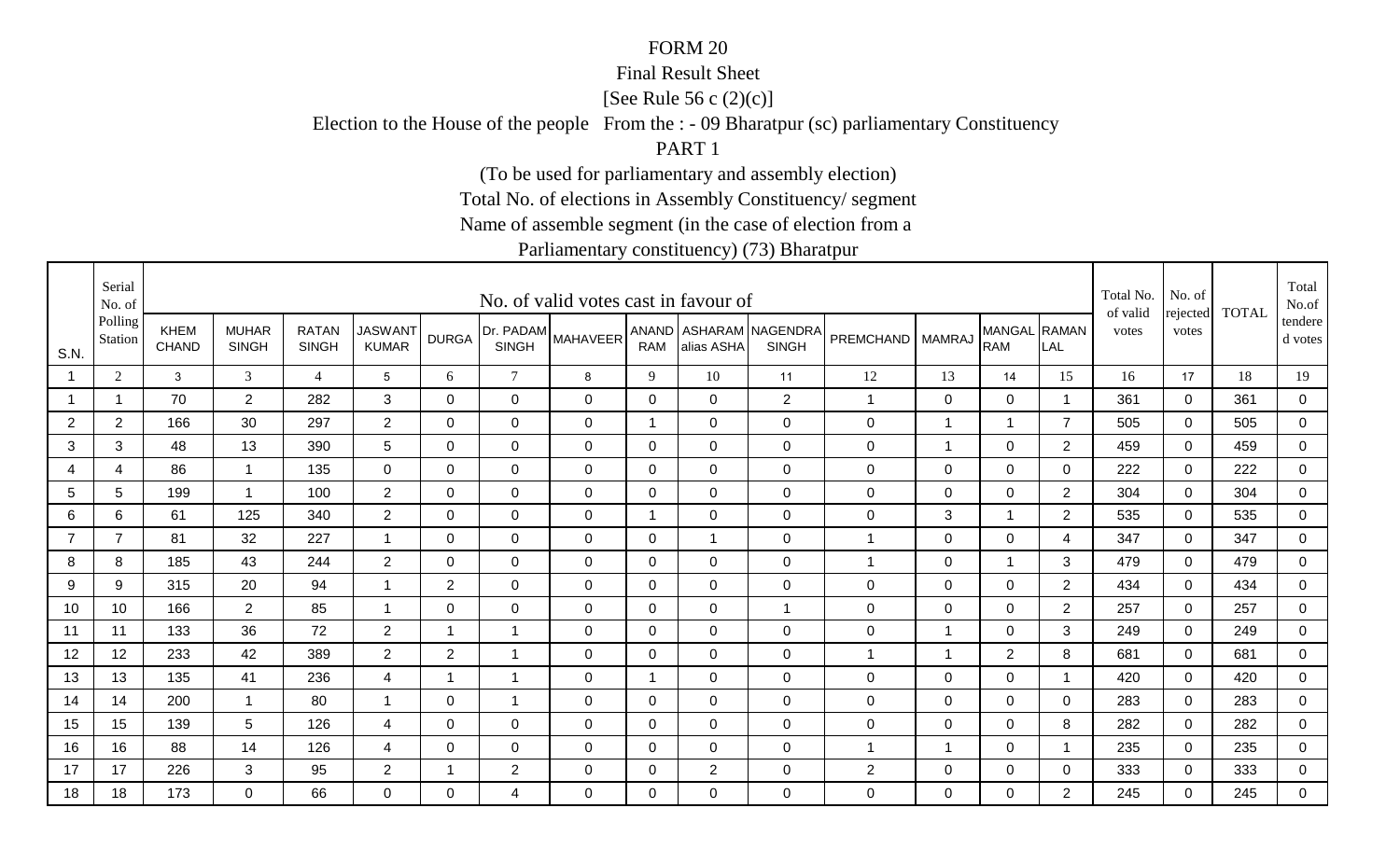#### Final Result Sheet

[See Rule 56 c (2)(c)]

Election to the House of the people From the : - 09 Bharatpur (sc) parliamentary Constituency

PART 1

(To be used for parliamentary and assembly election)

Total No. of elections in Assembly Constituency/ segment

Name of assemble segment (in the case of election from a

|      | Serial<br>No. of   |                             |                              |                              |                                |                |                           | No. of valid votes cast in favour of |              |                |                                        |                    |                |                            |                | Total No.<br>of valid | No. of            | <b>TOTAL</b> | Total<br>No.of     |
|------|--------------------|-----------------------------|------------------------------|------------------------------|--------------------------------|----------------|---------------------------|--------------------------------------|--------------|----------------|----------------------------------------|--------------------|----------------|----------------------------|----------------|-----------------------|-------------------|--------------|--------------------|
| S.N. | Polling<br>Station | <b>KHEM</b><br><b>CHAND</b> | <b>MUHAR</b><br><b>SINGH</b> | <b>RATAN</b><br><b>SINGH</b> | <b>JASWANT</b><br><b>KUMAR</b> | <b>DURGA</b>   | Dr. PADAM<br><b>SINGH</b> | <b>MAHAVEER</b>                      | <b>RAM</b>   | alias ASHA     | ANAND ASHARAM NAGENDRA<br><b>SINGH</b> | PREMCHAND   MAMRAJ |                | MANGAL RAMAN<br><b>RAM</b> | LAL            | votes                 | rejected<br>votes |              | tendere<br>d votes |
| 19   | 19                 | 244                         | 8                            | 63                           | $\mathbf 0$                    | 0              | $\mathbf{1}$              | $\mathbf 0$                          | $\mathbf 0$  | 0              | $\mathbf 0$                            | $\mathbf 0$        | $\mathbf 0$    | 2                          | 2              | 320                   | $\mathbf 0$       | 320          | $\mathbf 0$        |
| 20   | 20                 | 121                         | 28                           | 105                          | $\mathbf 0$                    | $\mathbf 0$    | $\mathbf 0$               | $\mathbf 0$                          | $\mathbf 0$  | $\mathbf 0$    | $\mathbf 0$                            | $\boldsymbol{0}$   | $\mathbf 0$    | $\pmb{0}$                  | 0              | 254                   | $\mathbf{0}$      | 254          | $\overline{0}$     |
| 21   | 21                 | 191                         | 5                            | 96                           | $\overline{0}$                 | $\mathbf 1$    | $\mathbf 0$               | $\mathbf 0$                          | $\mathbf 0$  | $\mathbf 0$    | $\mathbf 0$                            | $\overline{2}$     | $\mathbf 0$    | 0                          | 4              | 299                   | 0                 | 299          | 0                  |
| 22   | 22                 | 140                         | $\overline{2}$               | 34                           | $\mathbf 0$                    | 0              | 1                         | $\mathbf 0$                          | -1           | $\Omega$       | $\mathbf 0$                            | 1                  | $\mathbf 0$    | $\mathbf 0$                | $\overline{2}$ | 181                   | $\mathbf 0$       | 181          | $\mathbf 0$        |
| 23   | 23                 | 100                         | 5                            | 175                          | $\overline{2}$                 | $\Omega$       | 0                         | $\mathbf 0$                          | $\mathbf{0}$ | $\mathbf 0$    | $\overline{1}$                         | 1                  | $\mathbf 0$    | $\mathbf 0$                | 4              | 288                   | $\mathbf 0$       | 288          | $\overline{0}$     |
| 24   | 24                 | 360                         | 50                           | 138                          | $\overline{2}$                 | $\mathbf{0}$   | $\mathbf 0$               | $\mathbf 0$                          | 0            | $\overline{0}$ | $\mathbf 0$                            | $\mathbf 1$        | $\overline{1}$ | $\overline{1}$             | 0              | 553                   | $\mathbf 0$       | 553          | $\overline{0}$     |
| 25   | 25                 | 350                         | 3                            | 313                          | $\overline{2}$                 | $\Omega$       | $\mathbf 0$               | $\overline{1}$                       | $\mathbf{0}$ | $\Omega$       | $\mathbf 0$                            | 0                  | $\overline{1}$ | $\overline{2}$             | 4              | 676                   | $\Omega$          | 676          | 0                  |
| 26   | 26                 | 91                          | $\overline{2}$               | 344                          | 6                              | 3              | $\overline{1}$            | $\mathbf 0$                          | 0            | $\overline{0}$ | $\mathbf 0$                            | 1                  | $\mathbf 0$    | 3                          | 6              | 457                   | $\mathbf 0$       | 457          | 0                  |
| 27   | 27                 | 84                          | $\overline{2}$               | 277                          | -1                             | $\Omega$       | 0                         | $\mathbf 0$                          | 0            | $\overline{0}$ | $\mathbf 0$                            | $\mathbf 0$        | $\mathbf 0$    | 1                          | 3              | 368                   | $\mathbf 0$       | 368          | $\mathbf 0$        |
| 28   | 28                 | 163                         | 18                           | 248                          | 3                              | $\overline{2}$ | $\mathbf 0$               | $\mathbf 0$                          | $\mathbf 0$  | $\mathbf 0$    | $\mathbf 0$                            | $\mathbf{1}$       | $\mathbf 0$    | $\mathbf 0$                | 4              | 439                   | $\mathbf 0$       | 439          | $\overline{0}$     |
| 29   | 29                 | 197                         | 31                           | 183                          | -1                             | 0              | $\mathbf 0$               | $\mathbf 0$                          | $\mathbf 0$  | $\mathbf 0$    | $\overline{1}$                         | $\mathsf 0$        | $\mathbf 0$    | $\mathbf 0$                | $\overline{7}$ | 420                   | $\mathbf 0$       | 420          | $\overline{0}$     |
| 30   | 30                 | 155                         | $2^{\circ}$                  | 89                           | $\Omega$                       | $\Omega$       | 0                         | $\Omega$                             | $\mathbf 1$  | $\Omega$       | $\mathbf 0$                            | 0                  | $\overline{1}$ | $\mathbf 0$                | $\overline{2}$ | 250                   | $\Omega$          | 250          | 0                  |
| 31   | 31                 | 66                          | $\overline{7}$               | 257                          | 0                              | $\Omega$       | 0                         | $\Omega$                             | $\mathbf{0}$ | $\Omega$       | $\mathbf 0$                            | $\mathbf 0$        | $\overline{1}$ |                            | 4              | 336                   | $\Omega$          | 336          | $\mathbf 0$        |
| 32   | 32                 | 148                         | 86                           | 143                          | $\overline{1}$                 | 0              | 6                         | $\overline{1}$                       | 0            |                | $\mathbf 0$                            | 0                  | 0              | 3                          | $\overline{2}$ | 391                   | $\Omega$          | 391          | $\mathbf 0$        |
| 33   | 33                 | 309                         | $\mathbf{1}$                 | 63                           | $\overline{1}$                 | 3              | 5                         | $\mathbf{1}$                         | 0            |                | $\mathbf 0$                            | $\mathbf 0$        | $\mathbf 0$    | 3                          | 3              | 390                   | $\mathbf 0$       | 390          | 0                  |
| 34   | 34                 | 85                          | 41                           | 41                           | $\overline{2}$                 | 0              | 70                        | $\overline{1}$                       | -1           |                | $\mathbf 0$                            | $\mathbf{2}$       | $\overline{1}$ | 3                          | $\overline{7}$ | 255                   | $\mathbf 0$       | 255          | $\mathbf 0$        |
| 35   | 35                 | 199                         | 65                           | 137                          | $\overline{2}$                 | $\Omega$       | $\overline{1}$            | 0                                    | -1           | $\Omega$       | 2                                      | $\mathbf 0$        | 3              | $\overline{2}$             | 3              | 415                   | $\Omega$          | 415          | 0                  |
| 36   | 36                 | 103                         | $\mathbf 0$                  | 104                          | -1                             | 0              | 21                        | 0                                    | $\mathbf 0$  | 0              | $\mathbf 0$                            | $\mathbf 0$        | $\mathbf 0$    | $\mathbf 0$                | 3              | 232                   | 0                 | 232          | $\overline{0}$     |
| 37   | 37                 | 178                         | 83                           | 101                          | 0                              | $\Omega$       | 4                         | 0                                    | -1           | $\Omega$       | $\mathbf 0$                            | 0                  | 2              | 1                          |                | 371                   | $\Omega$          | 371          | $\mathbf 0$        |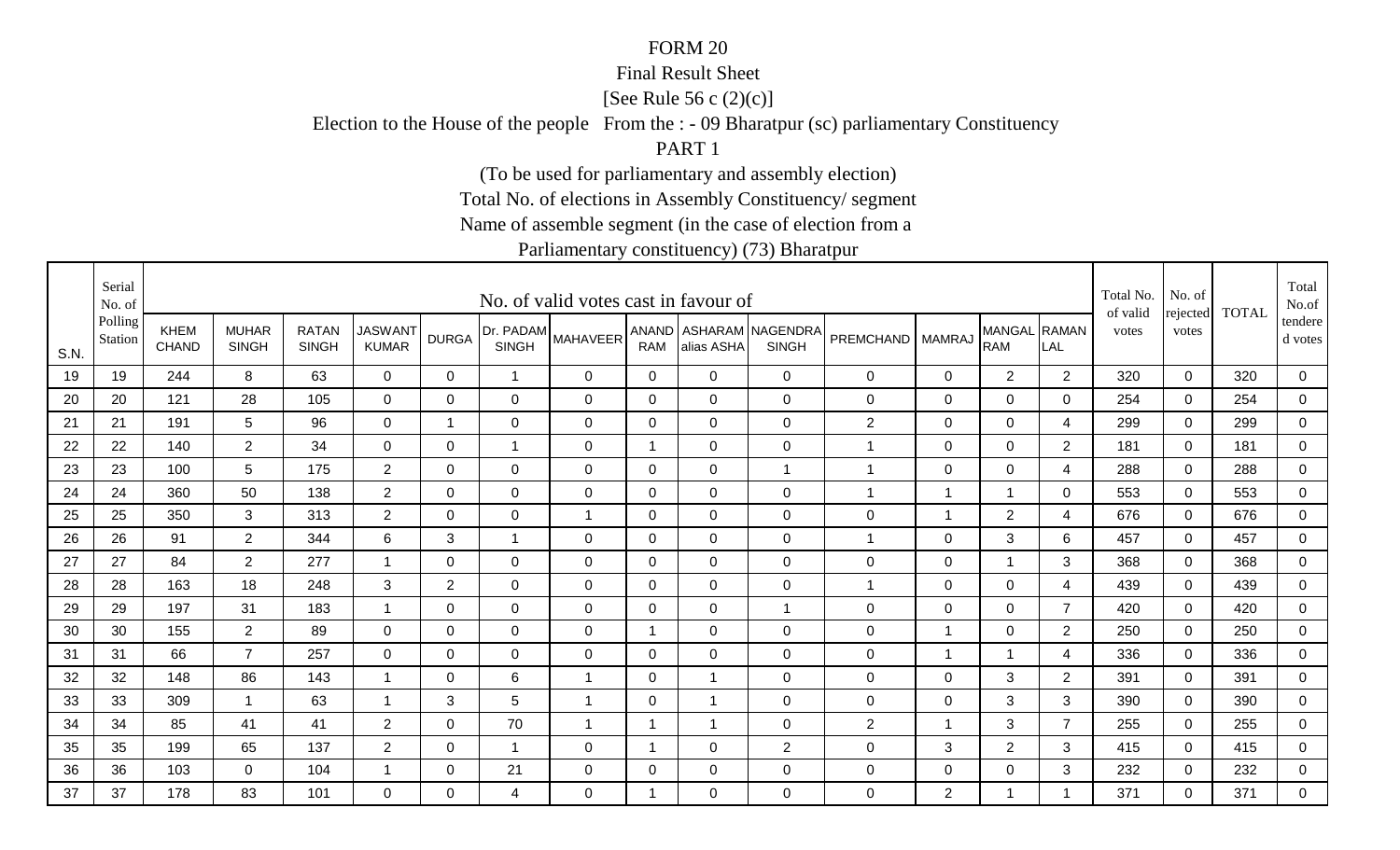#### Final Result Sheet

[See Rule 56 c (2)(c)]

Election to the House of the people From the : - 09 Bharatpur (sc) parliamentary Constituency

PART 1

(To be used for parliamentary and assembly election)

Total No. of elections in Assembly Constituency/ segment

Name of assemble segment (in the case of election from a

|      | Serial<br>No. of   |                             |                              |                              |                                |                |                           | No. of valid votes cast in favour of |                |                |                                        |                    |                |                            |                          | Total No.<br>of valid | No. of<br>rejected | <b>TOTAL</b> | Total<br>No.of       |
|------|--------------------|-----------------------------|------------------------------|------------------------------|--------------------------------|----------------|---------------------------|--------------------------------------|----------------|----------------|----------------------------------------|--------------------|----------------|----------------------------|--------------------------|-----------------------|--------------------|--------------|----------------------|
| S.N. | Polling<br>Station | <b>KHEM</b><br><b>CHAND</b> | <b>MUHAR</b><br><b>SINGH</b> | <b>RATAN</b><br><b>SINGH</b> | <b>JASWANT</b><br><b>KUMAR</b> | <b>DURGA</b>   | Dr. PADAM<br><b>SINGH</b> | <b>MAHAVEER</b>                      | <b>RAM</b>     | alias ASHA     | ANAND ASHARAM NAGENDRA<br><b>SINGH</b> | PREMCHAND   MAMRAJ |                | MANGAL RAMAN<br><b>RAM</b> | LAL                      | votes                 | votes              |              | tendere  <br>d votes |
| 38   | 38                 | 31                          | 22                           | 297                          | $\overline{4}$                 | 2              | 29                        | $\overline{1}$                       | $\Omega$       | $\Omega$       | $\mathbf 0$                            | $\mathbf 0$        | $\overline{1}$ | $\mathbf 0$                | $\Omega$                 | 387                   | $\mathbf 0$        | 387          | $\mathbf 0$          |
| 39   | 39                 | 10                          | $\mathbf 0$                  | 245                          | 3                              | 0              | 0                         | $\mathbf 0$                          | 0              | $\mathbf 0$    | $\mathbf 0$                            | $\mathbf 0$        | $\overline{0}$ | $\mathbf 0$                | 0                        | 258                   | $\Omega$           | 258          | $\mathbf 0$          |
| 40   | 40                 | 244                         | $\overline{7}$               | 66                           | $\overline{1}$                 | 0              | 4                         | 0                                    | 0              | $\mathbf 0$    | $\mathbf 1$                            | $\mathbf 0$        | 0              | 0                          | 3                        | 326                   | 0                  | 326          | 0                    |
| 41   | 41                 | 289                         | 0                            | 214                          | 0                              | 0              | $\mathbf 1$               | 0                                    | -1             | $\mathbf 0$    |                                        | 1                  | 0              | $\mathbf 0$                | 0                        | 507                   | $\mathbf{0}$       | 507          | 0                    |
| 42   | 42                 | 280                         | $\overline{1}$               | 183                          | $\overline{\mathbf{1}}$        | $\overline{1}$ | 11                        | $\mathbf 0$                          | $\Omega$       | $\Omega$       | $\mathbf 0$                            | $\pmb{0}$          | $\mathbf 0$    | $\overline{0}$             | $\Omega$                 | 477                   | $\Omega$           | 477          | $\overline{0}$       |
| 43   | 43                 | 270                         | 8                            | 289                          | $\overline{ }$                 | $\mathbf 0$    | $\overline{4}$            | $\mathbf 0$                          | $\mathbf 0$    | $\mathbf 0$    | $\mathbf 0$                            | $\pmb{0}$          | $\mathbf 0$    | $\overline{1}$             | $\mathbf 0$              | 573                   | $\mathbf 0$        | 573          | $\overline{0}$       |
| 44   | 44                 | 113                         | $\overline{\mathbf{1}}$      | 248                          | $\overline{2}$                 | $\mathbf 0$    | $\mathbf 0$               | $\mathbf 0$                          | $\mathbf 0$    | $\mathbf 0$    | $\mathbf 0$                            | 1                  | $\overline{0}$ | $\mathbf 0$                | $\Omega$                 | 365                   | $\mathbf 0$        | 365          | $\mathbf 0$          |
| 45   | 45                 | 216                         | $\overline{1}$               | 99                           | $\overline{2}$                 | 1              | $\mathbf 0$               | $\mathbf 0$                          | $\overline{0}$ | $\overline{0}$ | $\mathbf{1}$                           | 1                  | $\mathbf 0$    | $\mathbf 0$                | 4                        | 325                   | $\mathbf 0$        | 325          | $\mathbf 0$          |
| 46   | 46                 | 135                         | $\mathbf 0$                  | 81                           | $\overline{0}$                 | $\Omega$       | $\overline{2}$            | $\mathbf 0$                          | 0              | $\overline{0}$ | $\mathbf 0$                            | $\mathbf 0$        | $\mathbf 0$    | 1                          |                          | 220                   | $\mathbf 0$        | 220          | $\mathbf 0$          |
| 47   | 47                 | 124                         | $\overline{1}$               | 72                           | $\mathbf 0$                    | $\Omega$       | 2                         | $\mathbf 0$                          | $\overline{1}$ | $\mathbf 0$    | $\mathbf 0$                            | $\pmb{0}$          | $\mathbf 0$    | $\mathbf 0$                | $\Omega$                 | 200                   | $\mathbf 0$        | 200          | $\overline{0}$       |
| 48   | 48                 | 218                         | $\overline{2}$               | 84                           | $\mathbf 0$                    | 2              | 4                         | $\mathbf 0$                          | 0              | $\overline{1}$ | $\overline{1}$                         | 0                  | $\mathbf 0$    | $\overline{1}$             | $\overline{2}$           | 315                   | 0                  | 315          | $\mathbf 0$          |
| 49   | 49                 | 193                         | $\overline{2}$               | 120                          | $\overline{2}$                 | 0              | 5                         | $\overline{1}$                       | 0              | $\mathbf 0$    | $\mathbf 0$                            | $\pmb{0}$          | -1             | $\overline{\mathbf{1}}$    | $\overline{\phantom{a}}$ | 326                   | $\mathbf 0$        | 326          | 0                    |
| 50   | 50                 | 149                         | 23                           | 169                          | $\overline{0}$                 | 1              | 5                         | $\mathbf 0$                          | 0              | $\mathbf 0$    | $\mathbf 0$                            | 1                  | $\mathbf 0$    | $\mathbf 0$                | $\overline{2}$           | 350                   | $\mathbf 0$        | 350          | $\overline{0}$       |
| 51   | 51                 | 175                         | 10                           | 215                          | 4                              | 0              | 1                         | $\mathbf 0$                          | -1             | $\mathbf 0$    | $\mathbf 0$                            | $\pmb{0}$          | -1             | $\overline{2}$             | $\overline{2}$           | 411                   | $\mathbf{0}$       | 411          | 0                    |
| 52   | 52                 | 131                         | $\overline{1}$               | 258                          |                                | $\mathbf 0$    | $\mathbf 0$               | $\mathbf 0$                          | $\mathbf 0$    | $\mathbf 0$    | $\mathbf 0$                            | 1                  | $\overline{1}$ | $\mathbf 0$                | $\mathbf 0$              | 393                   | $\mathbf 0$        | 393          | $\mathbf 0$          |
| 53   | 53                 | 78                          | -1                           | 52                           | $\mathbf 0$                    | 0              | $\mathbf 0$               | $\mathbf 0$                          | 0              | $\overline{0}$ | $\mathbf 0$                            | $\mathbf 0$        | $\mathbf 0$    | $\mathbf 0$                | 0                        | 131                   | $\Omega$           | 131          | $\overline{0}$       |
| 54   | 54                 | 199                         | 4                            | 183                          | $\overline{2}$                 | 0              | $\mathbf 0$               | -1                                   | 0              | $\overline{0}$ | 1                                      | $\mathbf 0$        | $\mathbf 0$    | $\overline{2}$             | 0                        | 392                   | $\mathbf 0$        | 392          | 0                    |
| 55   | 55                 | 69                          | 11                           | 308                          | 3                              | 0              | -1                        | $\mathbf 0$                          | 0              | $\mathbf 0$    | $\mathbf 0$                            | 1                  | $\mathbf 0$    | $\mathbf 0$                | 0                        | 393                   | $\mathbf 0$        | 393          | $\overline{0}$       |
| 56   | 56                 | 13                          | 15                           | 323                          |                                | $\Omega$       | $\mathbf{0}$              | $\Omega$                             | $\Omega$       | $\Omega$       | 0                                      | $\mathbf 0$        | $\mathbf{0}$   | 1                          | $\overline{2}$           | 355                   | $\Omega$           | 355          | $\overline{0}$       |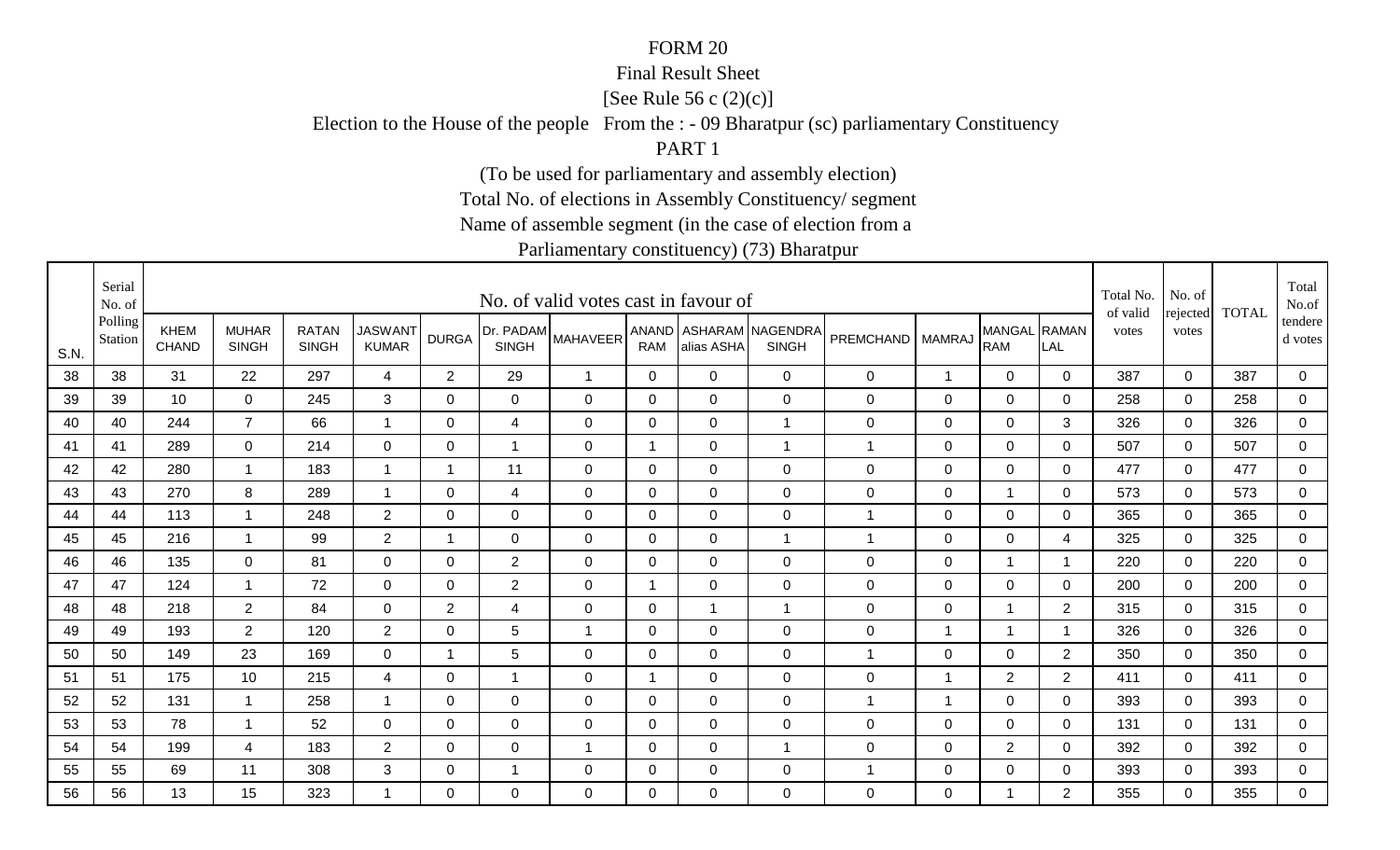#### Final Result Sheet

[See Rule 56 c (2)(c)]

Election to the House of the people From the : - 09 Bharatpur (sc) parliamentary Constituency

PART 1

(To be used for parliamentary and assembly election)

Total No. of elections in Assembly Constituency/ segment

Name of assemble segment (in the case of election from a

|      | Serial<br>No. of   |                             |                              |                              |                                |              |                           | No. of valid votes cast in favour of |              |                |                                        |                    |                |                            |                | Total No.<br>of valid | No. of<br>rejected | <b>TOTAL</b> | Total<br>No.of       |
|------|--------------------|-----------------------------|------------------------------|------------------------------|--------------------------------|--------------|---------------------------|--------------------------------------|--------------|----------------|----------------------------------------|--------------------|----------------|----------------------------|----------------|-----------------------|--------------------|--------------|----------------------|
| S.N. | Polling<br>Station | <b>KHEM</b><br><b>CHAND</b> | <b>MUHAR</b><br><b>SINGH</b> | <b>RATAN</b><br><b>SINGH</b> | <b>JASWANT</b><br><b>KUMAR</b> | <b>DURGA</b> | Dr. PADAM<br><b>SINGH</b> | <b>MAHAVEER</b>                      | <b>RAM</b>   | alias ASHA     | ANAND ASHARAM NAGENDRA<br><b>SINGH</b> | PREMCHAND   MAMRAJ |                | MANGAL RAMAN<br><b>RAM</b> | LAL            | votes                 | votes              |              | tendere  <br>d votes |
| 57   | 57                 | 180                         | 3                            | 137                          | $\mathbf 0$                    | $\mathbf{0}$ | 0                         | 0                                    | $\mathbf 0$  | $\Omega$       | $\mathbf 0$                            | $\mathbf 0$        | 0              | $\mathbf 1$                | -1             | 322                   | $\mathbf 0$        | 322          | $\overline{0}$       |
| 58   | 58                 | 212                         | $\mathbf{1}$                 | 97                           | $\mathbf 0$                    | $\Omega$     | 0                         | $\mathbf 0$                          | 0            |                | $\mathbf 0$                            | 0                  | 0              | 0                          | - 1            | 312                   | 0                  | 312          | $\overline{0}$       |
| 59   | 59                 | 211                         | $\mathbf{1}$                 | 82                           | $\overline{2}$                 | 0            | $\overline{2}$            | 0                                    | 0            | 0              | $\mathbf 0$                            | $\mathbf 0$        | 0              | 0                          | $\overline{2}$ | 300                   | 0                  | 300          | 0                    |
| 60   | 60                 | 213                         | $\overline{2}$               | 160                          | $\overline{2}$                 | 0            | 4                         | 0                                    | -1           |                | $\mathbf 0$                            | $\mathbf 0$        | 0              | $\mathbf 0$                | 0              | 383                   | $\Omega$           | 383          | 0                    |
| 61   | 61                 | 361                         | $\overline{4}$               | 170                          | $\overline{1}$                 | $\Omega$     | 3                         | $\mathbf 0$                          | $\mathbf 0$  | $\Omega$       | $\mathbf 0$                            | 1                  | $\mathbf 0$    | $\mathbf 0$                | 4              | 544                   | $\Omega$           | 544          | $\overline{0}$       |
| 62   | 62                 | 165                         | 67                           | 179                          | $\overline{2}$                 | $\mathbf 0$  | $\mathbf 0$               | $\overline{1}$                       | $\mathbf 0$  | $\overline{0}$ | $\mathbf 0$                            | $\overline{2}$     | $\mathbf 0$    | $\overline{1}$             | 8              | 425                   | $\mathbf 0$        | 425          | $\overline{0}$       |
| 63   | 63                 | 119                         | $\overline{4}$               | 251                          | $\overline{2}$                 | $\mathbf 0$  | $\overline{2}$            | $\mathbf 0$                          | $\mathbf 0$  | $\Omega$       | $\mathbf 0$                            | 1                  | $\overline{2}$ | $\mathbf 0$                | -1             | 382                   | $\overline{0}$     | 382          | 0                    |
| 64   | 64                 | 166                         | 4                            | 212                          | $\overline{2}$                 | 0            | $\mathbf 0$               | $\mathbf 1$                          | 0            |                | $\mathbf 0$                            | 0                  | $\mathbf 1$    | $\mathbf 1$                | 5              | 393                   | $\mathbf 0$        | 393          | $\mathbf 0$          |
| 65   | 65                 | 224                         | 15                           | 167                          | -1                             | $\Omega$     | 1                         | $\mathbf{1}$                         | 0            |                | $\mathbf 0$                            | $\mathbf 0$        | $\mathbf 0$    | $\mathbf 0$                | $\overline{2}$ | 412                   | $\mathbf 0$        | 412          | 0                    |
| 66   | 66                 | 123                         | 57                           | 139                          | 5                              | $\Omega$     | $\mathbf 0$               | $\mathbf 0$                          | $\mathbf 0$  |                | $\mathbf 0$                            | 0                  | $\mathbf 0$    | $\overline{1}$             | 2              | 328                   | $\mathbf 0$        | 328          | $\overline{0}$       |
| 67   | 67                 | 103                         | 9                            | 114                          | $\mathbf 0$                    | 0            | $\overline{2}$            | $\mathbf 0$                          | $\mathbf 0$  | $\mathbf 0$    | $\mathbf 0$                            | $\mathbf{1}$       | 0              | $\mathbf 0$                | $\overline{2}$ | 231                   | 0                  | 231          | $\mathbf 0$          |
| 68   | 68                 | 231                         | 15                           | 220                          | 3                              | $\mathbf 1$  | 5                         | $\overline{1}$                       | 0            | $\overline{0}$ | $\overline{1}$                         | $\mathbf 0$        | $\overline{1}$ | 0                          | $\overline{2}$ | 480                   | $\mathbf 0$        | 480          | 0                    |
| 69   | 69                 | 171                         | $\overline{2}$               | 118                          | $\overline{0}$                 | 3            | $\mathbf 0$               | $\mathbf 0$                          | 0            | 0              | $\overline{1}$                         | 1                  | $\mathbf 0$    | $\overline{2}$             | $\overline{2}$ | 300                   | $\mathbf 0$        | 300          | $\overline{0}$       |
| 70   | 70                 | 226                         | 13                           | 318                          | 3                              | $\mathbf 1$  | $\overline{1}$            | $\mathbf 0$                          | $\mathbf{0}$ | $\overline{2}$ | $\overline{1}$                         | $\mathbf 0$        | -1             | 5                          | 3              | 574                   | $\Omega$           | 574          | 0                    |
| 71   | 71                 | 263                         | $\overline{4}$               | 168                          | $\overline{1}$                 | $\mathbf 0$  | $\overline{2}$            | $\mathbf 0$                          | $\mathbf 0$  | $\mathbf 0$    | $\mathbf 0$                            | 1                  | $\overline{1}$ | $\mathbf 0$                | 4              | 444                   | $\overline{0}$     | 444          | $\overline{0}$       |
| 72   | 72                 | 206                         | $\mathbf 1$                  | 152                          | $\overline{2}$                 | 0            | $\mathbf 1$               | $\mathbf 0$                          | 0            | 0              | $\mathbf 0$                            | $\mathbf 0$        | $\overline{1}$ | $\overline{2}$             | - 1            | 366                   | $\Omega$           | 366          | $\mathbf 0$          |
| 73   | 73                 | 208                         | 4                            | 144                          | $\mathbf 0$                    | $\mathbf 1$  | $\mathbf 0$               | $\mathbf 0$                          | $\mathbf 0$  |                | $\mathbf 0$                            | $\mathbf{2}$       | -1             | $\mathbf 0$                | $\overline{2}$ | 363                   | $\mathbf 0$        | 363          | 0                    |
| 74   | 74                 | 134                         | $\overline{2}$               | 139                          | $\mathbf 0$                    | 0            | 9                         | $\mathbf 0$                          | 0            | 0              | $\mathbf 0$                            | 1                  | $\mathbf 0$    | $\mathbf 0$                | 0              | 285                   | $\mathbf 0$        | 285          | $\overline{0}$       |
| 75   | 75                 | 294                         | 5                            | 253                          | $\overline{2}$                 | -1           | 6                         | $\Omega$                             | $\Omega$     |                | $\mathbf 0$                            | $\overline{2}$     | $\overline{1}$ | $\overline{4}$             | 9              | 578                   | $\Omega$           | 578          | $\mathbf 0$          |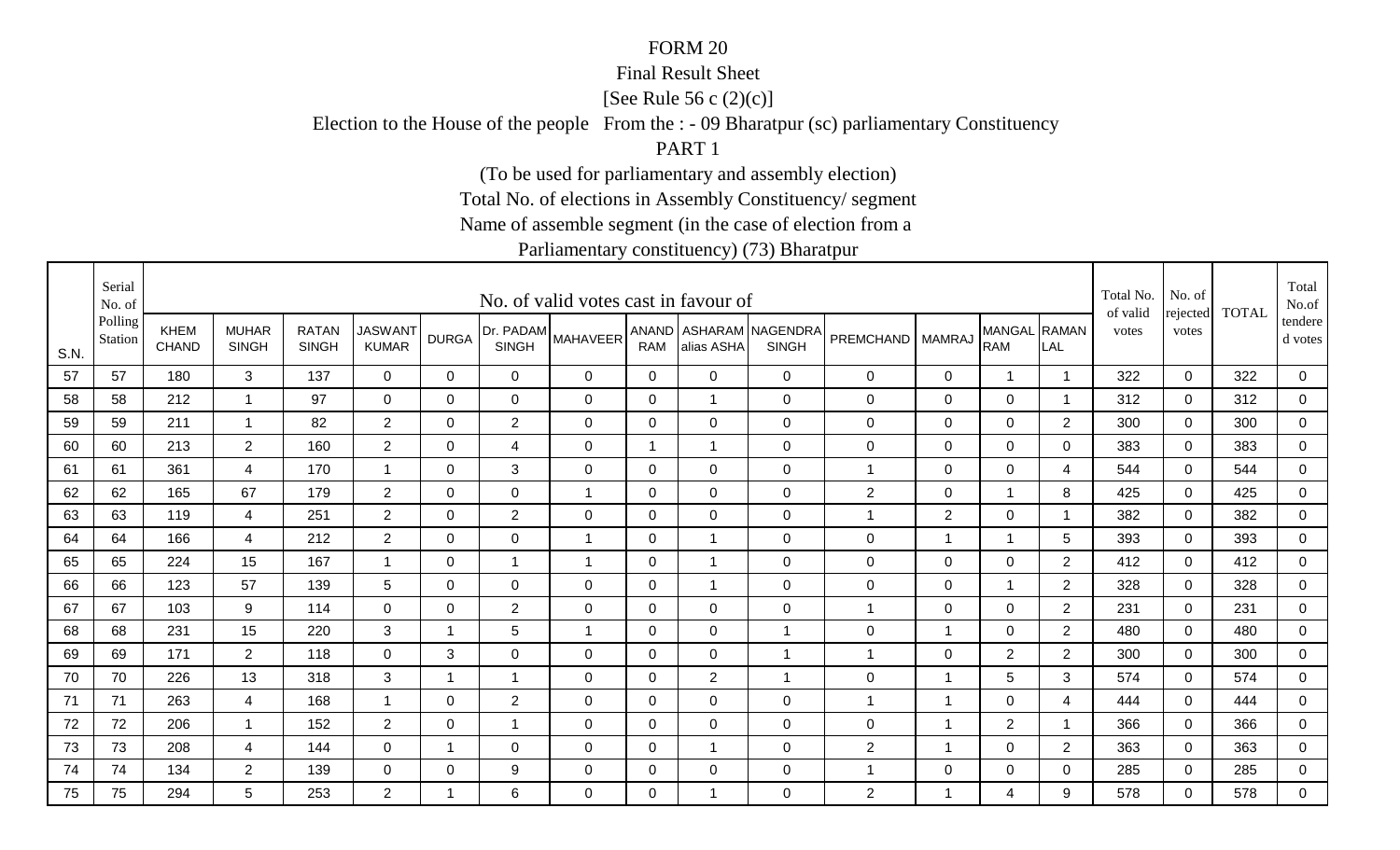#### Final Result Sheet

[See Rule 56 c (2)(c)]

Election to the House of the people From the : - 09 Bharatpur (sc) parliamentary Constituency

PART 1

(To be used for parliamentary and assembly election)

Total No. of elections in Assembly Constituency/ segment

Name of assemble segment (in the case of election from a

|      | Serial<br>No. of   |                             |                              |                              |                                |                |                           | No. of valid votes cast in favour of |                |                |                                        |                    |                |                            |                         | Total No.<br>of valid | No. of<br>rejected | <b>TOTAL</b> | Total<br>No.of       |
|------|--------------------|-----------------------------|------------------------------|------------------------------|--------------------------------|----------------|---------------------------|--------------------------------------|----------------|----------------|----------------------------------------|--------------------|----------------|----------------------------|-------------------------|-----------------------|--------------------|--------------|----------------------|
| S.N. | Polling<br>Station | <b>KHEM</b><br><b>CHAND</b> | <b>MUHAR</b><br><b>SINGH</b> | <b>RATAN</b><br><b>SINGH</b> | <b>JASWANT</b><br><b>KUMAR</b> | <b>DURGA</b>   | Dr. PADAM<br><b>SINGH</b> | <b>MAHAVEER</b>                      | <b>RAM</b>     | alias ASHA     | ANAND ASHARAM NAGENDRA<br><b>SINGH</b> | PREMCHAND   MAMRAJ |                | MANGAL RAMAN<br><b>RAM</b> | LAL                     | votes                 | votes              |              | tendere  <br>d votes |
| 76   | 76                 | 116                         | 12                           | 282                          | $2^{\circ}$                    | $\mathbf{0}$   | 0                         | 0                                    | $\mathbf 0$    | $\Omega$       | $\mathbf 0$                            | $\mathbf{1}$       | $\mathbf{1}$   | $\mathbf 0$                | -1                      | 415                   | $\mathbf 0$        | 415          | 0                    |
| 77   | 77                 | 171                         | 4                            | 211                          | 3                              | $\Omega$       | 5                         | 0                                    | 0              | $\Omega$       | $\mathbf 0$                            | 0                  | 0              | 0                          | - 1                     | 395                   | 0                  | 395          | $\mathbf 0$          |
| 78   | 78                 | 148                         | $\mathbf{1}$                 | 114                          | -1                             | 0              | $\mathbf 0$               | 0                                    | 0              | 0              | $\mathbf 0$                            | 1                  | -1             | $\mathbf 1$                | -1                      | 268                   | 0                  | 268          | 0                    |
| 79   | 79                 | 194                         | 5                            | 132                          | -1                             | 0              | 3                         | 0                                    | 0              | $\Omega$       | $\mathbf 0$                            | $\mathbf 0$        | 0              | 0                          | $\overline{\mathbf{1}}$ | 336                   | $\Omega$           | 336          | 0                    |
| 80   | 80                 | 296                         | $2^{\circ}$                  | 214                          | $\overline{1}$                 | $\mathbf 0$    | $\overline{2}$            | $\mathbf{1}$                         | $\mathbf 0$    |                | 2                                      | $\boldsymbol{0}$   | 2              | $\mathbf 0$                | -1                      | 522                   | $\Omega$           | 522          | $\overline{0}$       |
| 81   | 81                 | 263                         | 6                            | 98                           | $\overline{1}$                 | $\mathbf 0$    | $\overline{2}$            | $\mathbf 0$                          | $\overline{2}$ | $\overline{0}$ | $\mathbf 0$                            | $\boldsymbol{0}$   | $\mathbf 0$    | $\overline{0}$             | $\mathbf 0$             | 372                   | $\mathbf 0$        | 372          | $\overline{0}$       |
| 82   | 82                 | 268                         | 3                            | 117                          |                                | $\mathbf 0$    | $\overline{2}$            | $\mathbf 0$                          | $\mathbf 0$    | $\mathbf 0$    | $\mathbf 0$                            | $\boldsymbol{0}$   | $\mathbf 0$    | $\mathbf 0$                | - 1                     | 392                   | $\overline{0}$     | 392          | 0                    |
| 83   | 83                 | 176                         | 3                            | 75                           | $\overline{0}$                 | 0              | 3                         | $\mathbf 0$                          | 0              | $\overline{0}$ | $\mathbf 0$                            | $\pmb{0}$          | $\mathbf 0$    | $\mathbf 1$                | 0                       | 258                   | $\mathbf 0$        | 258          | $\mathbf 0$          |
| 84   | 84                 | 327                         | 1                            | 208                          | $\mathbf 0$                    | $\Omega$       | $\mathbf 0$               | $\mathbf 0$                          | 0              | $\overline{0}$ | $\mathbf 0$                            | 1                  | -1             | 1                          | 3                       | 542                   | $\mathbf 0$        | 542          | 0                    |
| 85   | 85                 | 289                         | $\mathbf{1}$                 | 162                          | $\overline{0}$                 | $\Omega$       | 4                         | $\overline{1}$                       | $\mathbf 0$    | $\mathbf 0$    | $\mathbf 0$                            | 0                  | $\mathbf 0$    | $\mathbf 0$                | $\overline{\mathbf{1}}$ | 458                   | $\mathbf 0$        | 458          | $\overline{0}$       |
| 86   | 86                 | 135                         | 56                           | 393                          | 10                             | 0              | $\mathbf 0$               | $\mathbf 0$                          | $\mathbf 0$    | 0              | $\overline{1}$                         | $\mathbf 0$        | $\overline{1}$ | 2                          | 4                       | 602                   | 0                  | 602          | $\mathbf 0$          |
| 87   | 87                 | 130                         | 17                           | 303                          | 3                              | 0              | $\overline{1}$            | $\mathbf 0$                          | 0              | $\overline{0}$ | $\mathbf 0$                            | $\mathbf{2}$       | $\overline{2}$ | 1                          | 6                       | 465                   | $\Omega$           | 465          | 0                    |
| 88   | 88                 | 288                         | 3                            | 219                          | $\overline{2}$                 | 0              | 5                         | $\mathbf 0$                          | 0              | $\overline{2}$ | $\overline{1}$                         | 4                  | $\overline{2}$ | $\overline{4}$             | 11                      | 541                   | $\mathbf 0$        | 541          | $\overline{0}$       |
| 89   | 89                 | 222                         | 4                            | 190                          | -1                             | $\Omega$       | $\mathbf 0$               | $\mathbf 0$                          | $\mathbf{0}$   | 0              | $\overline{1}$                         | $\mathbf{1}$       | -1             | $\overline{2}$             | 3                       | 425                   | $\Omega$           | 425          | 0                    |
| 90   | 90                 | 236                         | 5                            | 156                          | $\overline{1}$                 | $\overline{1}$ | $\overline{1}$            | $\mathbf 0$                          | $\mathbf 0$    |                | $\overline{1}$                         | $\mathsf 0$        | $\mathbf 0$    | 1                          | $\overline{2}$          | 405                   | $\overline{0}$     | 405          | $\mathbf 0$          |
| 91   | 91                 | 255                         | $\overline{2}$               | 173                          | 0                              | 0              | $\overline{7}$            | $\overline{1}$                       | 0              |                | $\mathbf 0$                            | $\mathbf 0$        | $\overline{1}$ | 0                          | - 1                     | 441                   | $\Omega$           | 441          | $\mathbf 0$          |
| 92   | 92                 | 311                         | $\overline{2}$               | 178                          |                                | 0              | 5                         | -1                                   | $\mathbf 0$    |                | $\mathbf 0$                            | 4                  | $\overline{2}$ | $\mathbf 0$                | 3                       | 508                   | $\mathbf 0$        | 508          | 0                    |
| 93   | 93                 | 278                         | $\overline{2}$               | 177                          | $\mathbf 0$                    | 0              | 5                         | 0                                    | 0              |                | $\mathbf 0$                            | 1                  | $\mathbf 0$    | $\mathbf 0$                | 3                       | 467                   | $\mathbf 0$        | 467          | $\overline{0}$       |
| 94   | 94                 | 297                         | $\Omega$                     | 150                          | $\Omega$                       | $\Omega$       | 1                         | $\Omega$                             | $\Omega$       | $\Omega$       | $\mathbf 0$                            | 0                  | $\Omega$       | 0                          | -1                      | 449                   | $\Omega$           | 449          | $\mathbf 0$          |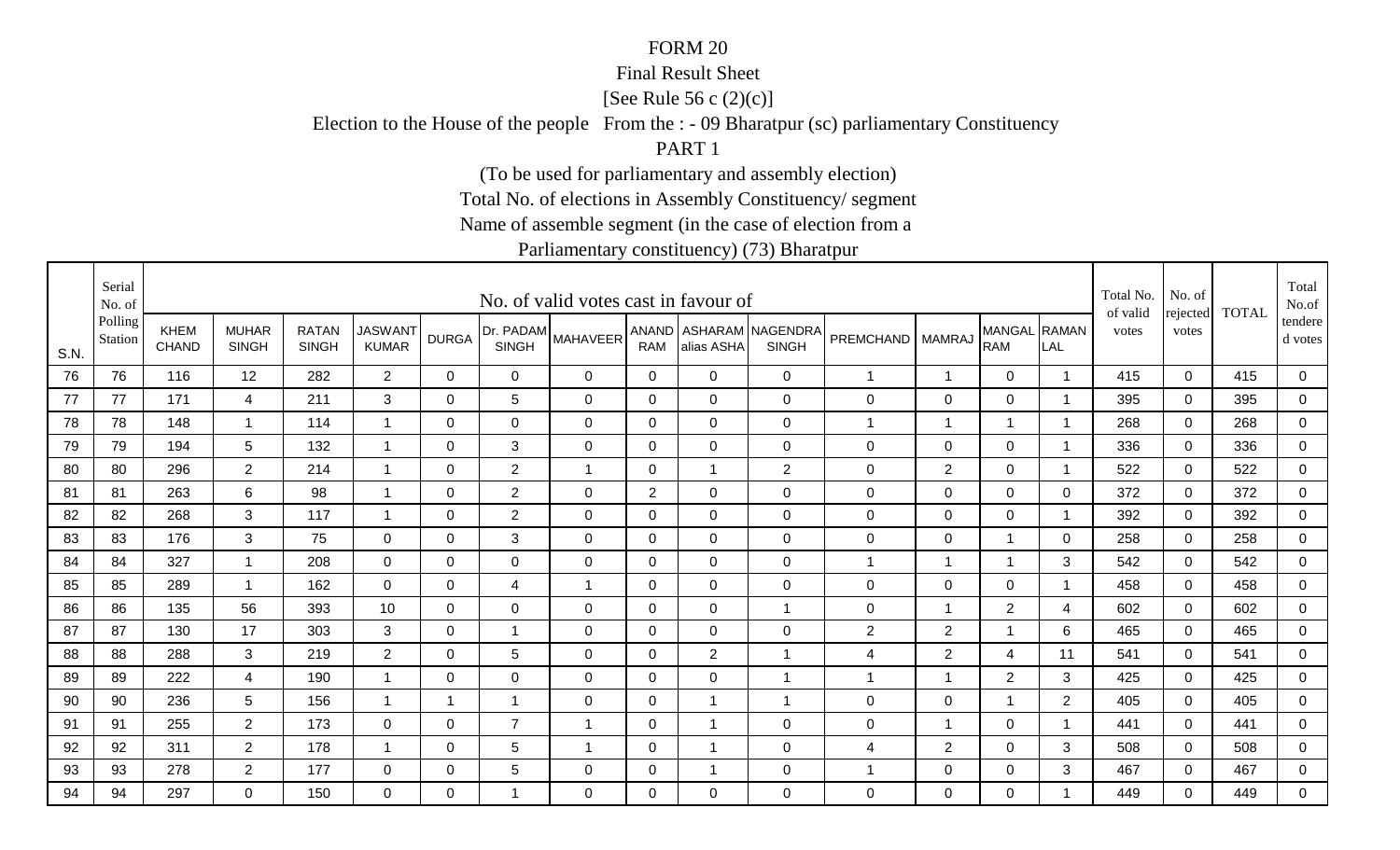#### Final Result Sheet

[See Rule 56 c (2)(c)]

Election to the House of the people From the : - 09 Bharatpur (sc) parliamentary Constituency

PART 1

(To be used for parliamentary and assembly election)

Total No. of elections in Assembly Constituency/ segment

Name of assemble segment (in the case of election from a

|      | Serial<br>No. of   |                             |                              |                              |                                |                |                           | No. of valid votes cast in favour of |              |                |                                        |                  |                |                            |                         | Total No.<br>of valid | No. of            | <b>TOTAL</b> | Total<br>No.of     |
|------|--------------------|-----------------------------|------------------------------|------------------------------|--------------------------------|----------------|---------------------------|--------------------------------------|--------------|----------------|----------------------------------------|------------------|----------------|----------------------------|-------------------------|-----------------------|-------------------|--------------|--------------------|
| S.N. | Polling<br>Station | <b>KHEM</b><br><b>CHAND</b> | <b>MUHAR</b><br><b>SINGH</b> | <b>RATAN</b><br><b>SINGH</b> | <b>JASWANT</b><br><b>KUMAR</b> | <b>DURGA</b>   | Dr. PADAM<br><b>SINGH</b> | <b>MAHAVEER</b>                      | <b>RAM</b>   | alias ASHA     | ANAND ASHARAM NAGENDRA<br><b>SINGH</b> | PREMCHAND        | <b>MAMRAJ</b>  | MANGAL RAMAN<br><b>RAM</b> | LAL                     | votes                 | rejected<br>votes |              | tendere<br>d votes |
| 95   | 95                 | 303                         | 12                           | 207                          | $\mathbf 0$                    | 0              | $\overline{7}$            | 0                                    | 0            | 0              | $\mathbf 0$                            | $\overline{2}$   | $\mathbf 0$    | $\overline{0}$             | 3                       | 534                   | $\mathbf 0$       | 534          | $\mathbf 0$        |
| 96   | 96                 | 97                          | $\overline{4}$               | 193                          | 3                              | $\overline{1}$ | $\mathbf 0$               | $\overline{2}$                       | $\mathbf 0$  | $\mathbf 0$    | $\mathbf 0$                            | $\mathsf 0$      | $\mathbf 0$    |                            | 6                       | 307                   | $\overline{0}$    | 307          | $\overline{0}$     |
| 97   | 97                 | 140                         | 12                           | 153                          | $\overline{0}$                 | 0              | $\mathbf 0$               | $\mathbf 0$                          | $\mathbf 0$  | $\mathbf 0$    | $\mathbf 0$                            | 0                | $\overline{1}$ | 0                          | -1                      | 307                   | 0                 | 307          | 0                  |
| 98   | 98                 | 197                         | $\mathbf{1}$                 | 113                          | $\mathbf 0$                    | 0              | 0                         | $\mathbf 0$                          | 0            | $\Omega$       | $\mathbf 0$                            | $\mathbf 0$      | $\mathbf 0$    | $\mathbf 0$                |                         | 312                   | $\overline{0}$    | 312          | $\mathbf 0$        |
| 99   | 99                 | 147                         | $\overline{2}$               | 96                           | $\overline{1}$                 | $\Omega$       | $\mathbf{1}$              | $\mathbf 0$                          | $\mathbf{0}$ | $\Omega$       | $\mathbf 0$                            | $\mathbf 0$      | $\overline{1}$ | $\overline{1}$             | $\overline{\mathbf{1}}$ | 250                   | $\mathbf 0$       | 250          | $\overline{0}$     |
| 100  | 100                | 156                         | $\mathbf{1}$                 | 135                          | $\mathbf 0$                    | $\Omega$       | 5                         | $\mathbf 0$                          | 0            | $\overline{0}$ | $\mathbf 0$                            | $\overline{2}$   | $\mathbf 0$    | $\mathbf 0$                | 3                       | 302                   | $\overline{0}$    | 302          | $\overline{0}$     |
| 101  | 101                | 181                         | $\overline{2}$               | 229                          | $\overline{2}$                 | $\Omega$       | $\overline{4}$            | $\mathbf 0$                          | $\mathbf{0}$ | $\Omega$       | $\mathbf 0$                            | 1                | $\overline{1}$ | $\mathbf 0$                | 5                       | 425                   | $\Omega$          | 425          | 0                  |
| 102  | 102                | 75                          | 3                            | 234                          | 3                              | 4              | $\mathbf 0$               | $\mathbf 0$                          | $\mathbf 0$  |                | $\mathbf 0$                            | 0                | $\overline{2}$ | 1                          | 5                       | 328                   | $\mathbf 0$       | 328          | 0                  |
| 103  | 103                | 221                         | $\overline{0}$               | 108                          | $\mathbf 0$                    | -1             | 3                         | $\mathbf 0$                          | 0            | $\mathbf 0$    | $\mathbf 0$                            | 1                | $\mathbf 1$    | $\mathbf 0$                | $\overline{2}$          | 337                   | $\mathbf 0$       | 337          | 0                  |
| 104  | 104                | 123                         | $\overline{0}$               | 22                           | $\overline{1}$                 | $\mathbf 0$    | $\mathbf 0$               | $\mathbf 0$                          | $\mathbf 0$  | $\mathbf 0$    | $\mathbf 0$                            | $\mathbf 0$      | $\mathbf 0$    | $\mathbf 0$                | $\Omega$                | 146                   | $\mathbf 0$       | 146          | $\overline{0}$     |
| 105  | 105                | 119                         | $\overline{7}$               | 164                          | $\mathbf 0$                    | 0              | 3                         | $\mathbf 0$                          | $\mathbf 0$  | $\mathbf 0$    | $\mathbf 0$                            | $\boldsymbol{0}$ | $\mathbf 0$    | $\mathbf 0$                | 3                       | 296                   | $\mathbf 0$       | 296          | $\overline{0}$     |
| 106  | 106                | 186                         | $\mathbf{1}$                 | 86                           | $\Omega$                       | $\Omega$       | $\overline{1}$            | $\overline{1}$                       | $\mathbf{0}$ | $\Omega$       | $\mathbf 0$                            | 0                | $\Omega$       | $\mathbf 0$                | $\overline{2}$          | 277                   | $\Omega$          | 277          | 0                  |
| 107  | 107                | 15                          | 79                           | 241                          | 5                              | $\Omega$       | 0                         | $\Omega$                             | 0            | $\Omega$       | $\mathbf 1$                            | $\mathbf 0$      | 0              | $\mathbf 0$                | $\overline{7}$          | 348                   | $\Omega$          | 348          | 0                  |
| 108  | 108                | 187                         | $\mathbf 1$                  | 64                           | $\overline{2}$                 | 0              | $\overline{2}$            | 0                                    | 0            | 0              | $\mathbf 0$                            | 0                | 0              | $\overline{0}$             | 4                       | 260                   | $\Omega$          | 260          | $\mathbf 0$        |
| 109  | 109                | 41                          | 15                           | 136                          | $\mathbf 0$                    | $\Omega$       | $\mathbf 0$               | $\overline{1}$                       | 0            | 0              | $\mathbf 0$                            | $\mathbf 0$      | $\mathbf 0$    | $\mathbf{1}$               | 0                       | 194                   | $\mathbf 0$       | 194          | $\overline{0}$     |
| 110  | 110                | 126                         | 6                            | 126                          | -1                             | 0              | 1                         | $\overline{1}$                       | $\pmb{0}$    | $\mathbf 0$    | $\mathbf 0$                            | 1                | $\mathbf 0$    | $\mathbf 0$                | 5                       | 267                   | $\mathbf 0$       | 267          | $\overline{0}$     |
| 111  | 111                | 77                          | 8                            | 179                          | 6                              | 3              | $\mathbf 0$               | 0                                    | $\mathbf 0$  | 4              | $\mathbf 0$                            | 1                | 3              | $\overline{2}$             | 4                       | 287                   | 0                 | 287          | 0                  |
| 112  | 112                | 131                         | $\mathbf{1}$                 | 168                          | -1                             | 1              | 6                         | 0                                    | $\mathbf 0$  | 0              | $\mathbf 0$                            | $\mathbf 0$      | $\mathbf 0$    | $\mathbf 0$                | $\overline{2}$          | 310                   | 0                 | 310          | $\overline{0}$     |
| 113  | 113                | 179                         | $\overline{7}$               | 136                          | -1                             | $\Omega$       | $\overline{2}$            | 0                                    | $\Omega$     | $\Omega$       | $\mathbf 0$                            | 0                | 3              | 1                          | 6                       | 335                   | $\Omega$          | 335          | $\mathbf 0$        |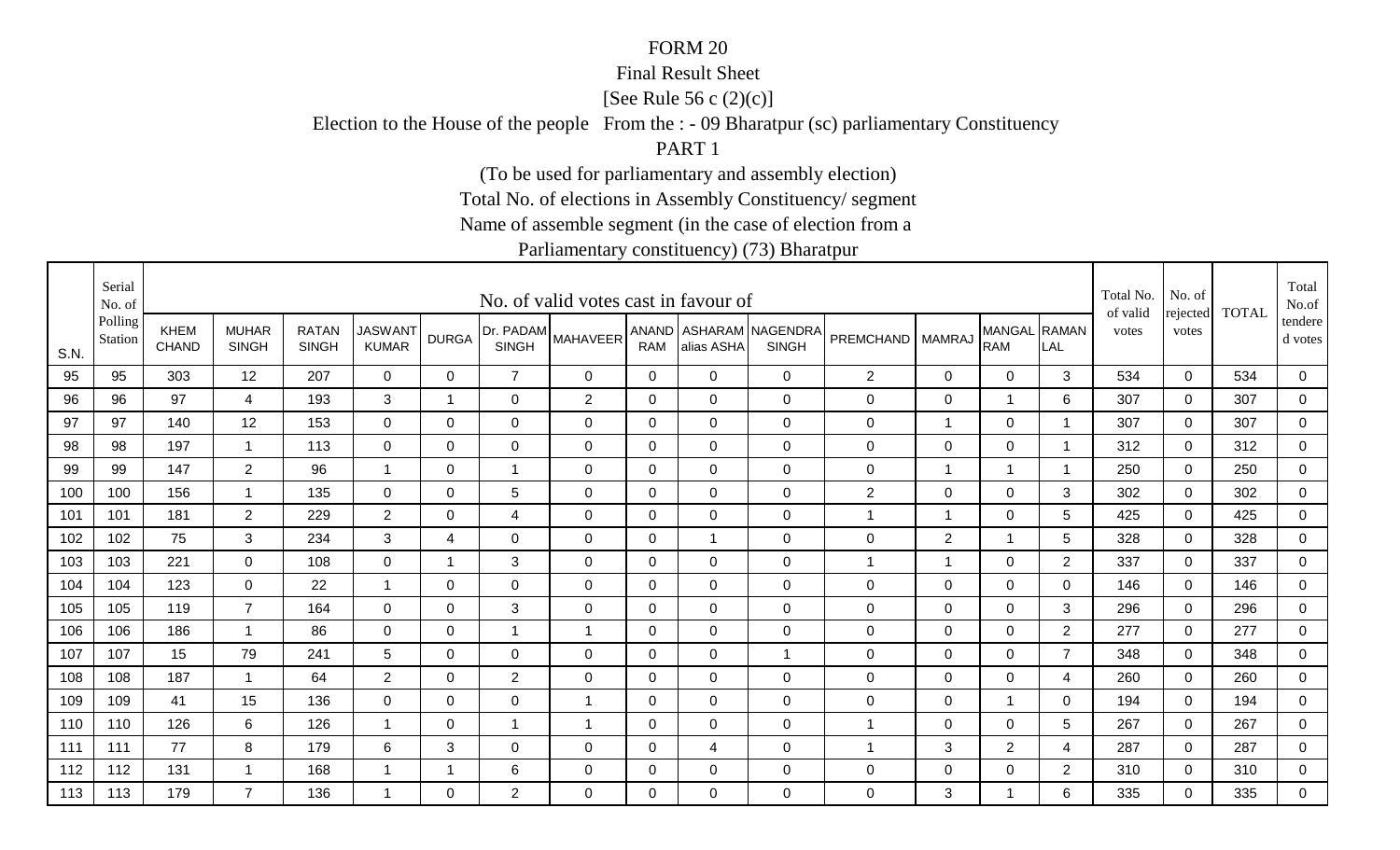#### Final Result Sheet

[See Rule 56 c (2)(c)]

Election to the House of the people From the : - 09 Bharatpur (sc) parliamentary Constituency

PART 1

(To be used for parliamentary and assembly election)

Total No. of elections in Assembly Constituency/ segment

Name of assemble segment (in the case of election from a

|      | Serial<br>No. of   |                             |                              |                              |                                |                         |                | No. of valid votes cast in favour of |                |                |                                        |                  |                |                            |                         | Total No.<br>of valid | No. of            | <b>TOTAL</b> | Total<br>No.of       |
|------|--------------------|-----------------------------|------------------------------|------------------------------|--------------------------------|-------------------------|----------------|--------------------------------------|----------------|----------------|----------------------------------------|------------------|----------------|----------------------------|-------------------------|-----------------------|-------------------|--------------|----------------------|
| S.N. | Polling<br>Station | <b>KHEM</b><br><b>CHAND</b> | <b>MUHAR</b><br><b>SINGH</b> | <b>RATAN</b><br><b>SINGH</b> | <b>JASWANT</b><br><b>KUMAR</b> | <b>DURGA</b>            | <b>SINGH</b>   | [Dr. PADAM MAHAVEER <sup>1</sup>     | <b>RAM</b>     | alias ASHA     | ANAND ASHARAM NAGENDRA<br><b>SINGH</b> | PREMCHAND        | <b>MAMRAJ</b>  | MANGAL RAMAN<br><b>RAM</b> | LAL                     | votes                 | rejected<br>votes |              | tendere  <br>d votes |
| 114  | 114                | 156                         | $\Omega$                     | 140                          | $\mathbf 0$                    | $\Omega$                | 3              | 0                                    | $\overline{1}$ | $\overline{1}$ | $\overline{1}$                         | $\mathbf{1}$     | 0              | 1                          | 6                       | 310                   | $\mathbf 0$       | 310          | 0                    |
| 115  | 115                | 290                         | 5                            | 116                          | 0                              | $\overline{\mathbf{1}}$ | 0              | 0                                    | 0              | 0              | $\overline{1}$                         | 0                | 2              | $\mathbf 0$                | $\overline{2}$          | 417                   | $\Omega$          | 417          | $\mathbf 0$          |
| 116  | 116                | 450                         | 4                            | 136                          | $\mathbf 0$                    | 0                       | $\overline{7}$ | 0                                    | 1              | 0              | $\mathbf 0$                            | $\mathbf 0$      | $\mathbf 1$    | $\overline{2}$             | $\overline{7}$          | 608                   | 0                 | 608          | 0                    |
| 117  | 117                | 325                         | $\overline{\mathbf{1}}$      | 118                          | 0                              | -1                      | $\mathbf 1$    | 0                                    | $\overline{c}$ | $\Omega$       | $\mathbf 0$                            | 1                | 0              | $\mathbf 0$                | 3                       | 452                   | $\Omega$          | 452          | 0                    |
| 118  | 118                | 181                         | $\overline{2}$               | 116                          | 3                              | $\Omega$                | $\mathbf{1}$   | $\mathbf 0$                          | $\overline{0}$ | $\Omega$       | $\overline{0}$                         | $\mathsf 0$      | $\mathbf 0$    | $\overline{2}$             | 0                       | 305                   | $\Omega$          | 305          | $\overline{0}$       |
| 119  | 119                | 212                         | $\mathbf 0$                  | 143                          | $\overline{0}$                 | $\mathbf 0$             | $\overline{2}$ | $\mathbf 0$                          | $\mathbf 0$    | $\overline{0}$ | $\overline{0}$                         | $\mathsf 0$      | $\mathbf 0$    | $\mathbf 0$                | $\overline{2}$          | 359                   | $\mathbf 0$       | 359          | $\overline{0}$       |
| 120  | 120                | 281                         | -1                           | 144                          | $\mathbf 0$                    | $\mathbf 0$             | $\mathbf 0$    | $\mathbf 0$                          | $\overline{ }$ | $\overline{0}$ | $\overline{0}$                         | -1               | $\overline{2}$ | $\mathbf 0$                | $\Omega$                | 430                   | $\Omega$          | 430          | 0                    |
| 121  | 121                | 253                         | 3                            | 140                          | $\overline{0}$                 | 0                       | $\overline{7}$ | $\mathbf 0$                          | 1              | $\mathbf 0$    | $\mathbf 0$                            | $\mathbf{2}$     | $\mathbf 1$    | $\pmb{0}$                  | $\overline{\mathbf{1}}$ | 408                   | 0                 | 408          | 0                    |
| 122  | 122                | 205                         | -1                           | 199                          | 5                              | $\Omega$                | 3              | $\mathbf 1$                          | -1             |                | $\overline{0}$                         | 1                | 0              | $\overline{2}$             | - 1                     | 420                   | $\mathbf 0$       | 420          | 0                    |
| 123  | 123                | 203                         | 6                            | 144                          | $\mathbf 0$                    | $\Omega$                | $\mathbf{1}$   | $\mathbf 0$                          | 1              | 3              | $\overline{0}$                         | $\mathbf 0$      | 2              | $\pmb{0}$                  | $\overline{\mathbf{1}}$ | 361                   | $\mathbf 0$       | 361          | $\overline{0}$       |
| 124  | 124                | 188                         | 3                            | 126                          | $\mathbf 1$                    | 0                       | $\mathbf 1$    | 0                                    | $\mathbf 0$    | $\mathbf 0$    | $\mathbf 0$                            | $\mathbf 0$      | 0              |                            |                         | 321                   | 0                 | 321          | 0                    |
| 125  | 125                | 284                         | $\overline{7}$               | 144                          | 4                              | -1                      | $\mathbf 1$    | 0                                    | 0              |                | $\overline{1}$                         | $\overline{2}$   | $\overline{1}$ |                            | - 1                     | 448                   | $\Omega$          | 448          | 0                    |
| 126  | 126                | 210                         | 6                            | 174                          | $\overline{2}$                 | 0                       | 3              | 0                                    | 1              | -1             | $\mathbf 0$                            | $\overline{c}$   | -1             |                            | $\overline{7}$          | 408                   | $\mathbf 0$       | 408          | $\overline{0}$       |
| 127  | 127                | 251                         | 8                            | 230                          | $\mathbf 0$                    | -1                      | $\mathbf{1}$   | $\mathbf 1$                          | 1              | 0              | $\overline{0}$                         | $\mathbf 0$      | $\overline{1}$ | $\mathbf 0$                | $\overline{2}$          | 496                   | $\Omega$          | 496          | 0                    |
| 128  | 128                | 168                         | $\overline{0}$               | 116                          | $\overline{1}$                 | $\mathbf 0$             | $\overline{2}$ | $\mathbf 0$                          | $\mathbf 0$    | $\overline{0}$ | $\mathbf 0$                            | $\boldsymbol{0}$ | $\overline{1}$ | 1                          | $\overline{2}$          | 291                   | $\overline{0}$    | 291          | $\mathbf 0$          |
| 129  | 129                | 121                         | 0                            | 180                          | $\overline{2}$                 | 0                       | $\overline{2}$ | $\mathbf{1}$                         | 0              | 0              | $\mathbf 0$                            | $\mathbf{1}$     | $\mathbf 0$    | $\pmb{0}$                  | - 1                     | 308                   | 0                 | 308          | $\overline{0}$       |
| 130  | 130                | 158                         | 3                            | 136                          | $\overline{0}$                 | 0                       | $\overline{c}$ | 1                                    | $\mathbf 0$    | 4              | $\mathbf 0$                            | $\mathbf 0$      | -1             | 0                          | 5                       | 310                   | $\mathbf 0$       | 310          | 0                    |
| 131  | 131                | 233                         | -1                           | 163                          | 0                              | 0                       | $\overline{2}$ | 0                                    | 0              | 0              | $\mathbf 0$                            | 1                | -1             | $\mathbf 0$                | 0                       | 401                   | $\mathbf 0$       | 401          | $\overline{0}$       |
| 132  | 132                | 321                         | $\overline{2}$               | 164                          | $\overline{2}$                 | $\overline{2}$          | 3              | $\Omega$                             | $\Omega$       | $\Omega$       | $\Omega$                               | 0                | $\Omega$       | 0                          | 6                       | 500                   | $\Omega$          | 500          | $\mathbf 0$          |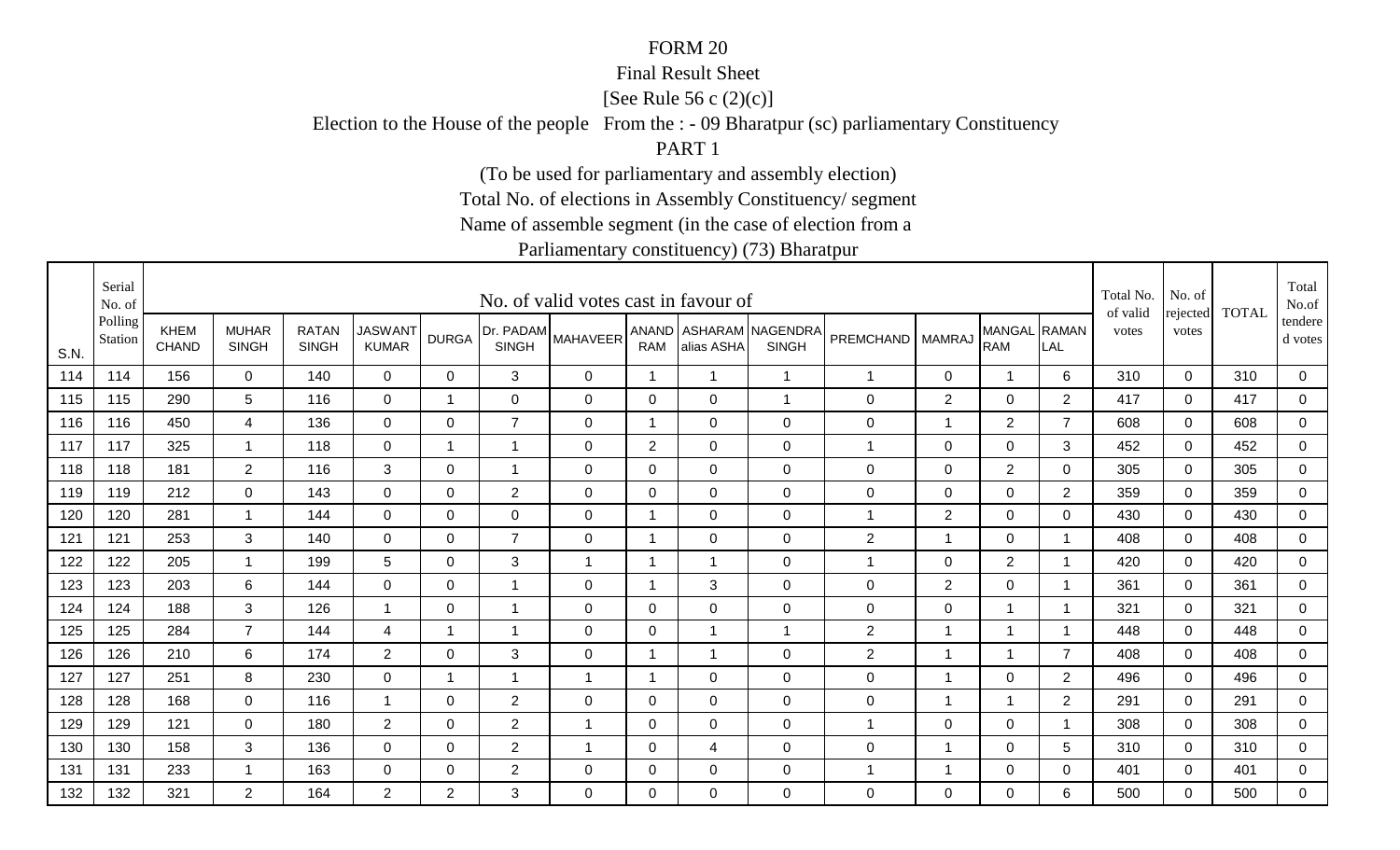#### Final Result Sheet

[See Rule 56 c (2)(c)]

Election to the House of the people From the : - 09 Bharatpur (sc) parliamentary Constituency

PART 1

(To be used for parliamentary and assembly election)

Total No. of elections in Assembly Constituency/ segment

Name of assemble segment (in the case of election from a

|      | Serial<br>No. of   |                             |                              |                              |                                |              |                           | No. of valid votes cast in favour of |              |                |                                        |                  |                |                            |                | Total No.<br>of valid | No. of            | <b>TOTAL</b> | Total<br>No.of     |
|------|--------------------|-----------------------------|------------------------------|------------------------------|--------------------------------|--------------|---------------------------|--------------------------------------|--------------|----------------|----------------------------------------|------------------|----------------|----------------------------|----------------|-----------------------|-------------------|--------------|--------------------|
| S.N. | Polling<br>Station | <b>KHEM</b><br><b>CHAND</b> | <b>MUHAR</b><br><b>SINGH</b> | <b>RATAN</b><br><b>SINGH</b> | <b>JASWANT</b><br><b>KUMAR</b> | <b>DURGA</b> | Dr. PADAM<br><b>SINGH</b> | <b>MAHAVEER</b>                      | <b>RAM</b>   | alias ASHA     | ANAND ASHARAM NAGENDRA<br><b>SINGH</b> | PREMCHAND        | <b>MAMRAJ</b>  | MANGAL RAMAN<br><b>RAM</b> | LAL            | votes                 | rejected<br>votes |              | tendere<br>d votes |
| 133  | 133                | 112                         | $\overline{2}$               | 135                          | $\overline{1}$                 | $\mathbf 0$  | $\mathbf{1}$              | $\overline{0}$                       | $\mathbf{1}$ | $\Omega$       | $\mathbf 0$                            | $\overline{1}$   | $\mathbf 1$    | $\overline{1}$             | 3              | 258                   | $\mathbf 0$       | 258          | $\mathbf 0$        |
| 134  | 134                | 148                         | $\overline{1}$               | 122                          | -1                             | $\Omega$     | $\mathbf 0$               | $\overline{0}$                       | 0            | 0              | $\mathbf 0$                            | $\mathbf 0$      | $\mathbf 0$    | $\mathbf 0$                | -1             | 273                   | $\mathbf 0$       | 273          | $\mathbf 0$        |
| 135  | 135                | 11                          | 39                           | 284                          | 8                              | 1            | 1                         | 0                                    | $\mathbf 0$  | $\mathbf 0$    | $\mathbf 0$                            | 0                | $\overline{1}$ |                            | $\overline{2}$ | 348                   | $\mathbf 0$       | 348          | $\mathbf 0$        |
| 136  | 136                | 18                          | 38                           | 270                          | $\overline{2}$                 | 0            | 0                         | $\overline{0}$                       | 0            | $\overline{0}$ | $\mathbf 0$                            | $\mathbf 0$      | $\mathbf 0$    |                            | 4              | 333                   | $\Omega$          | 333          | 0                  |
| 137  | 137                | 14                          | 104                          | 498                          | 6                              | 3            | $\mathbf 1$               | $\overline{1}$                       | $\mathbf{0}$ | $\Omega$       | $\mathbf 0$                            | $\sqrt{3}$       | $\sqrt{5}$     | $5\phantom{.0}$            | 10             | 650                   | $\Omega$          | 650          | $\overline{0}$     |
| 138  | 138                | 32                          | 77                           | 249                          | $\overline{4}$                 | 0            | $\overline{1}$            | $\mathbf 0$                          | $\mathbf 0$  | $\mathbf 0$    | $\mathbf 0$                            | $\boldsymbol{0}$ | $\mathbf 0$    | $\overline{2}$             | $\overline{1}$ | 366                   | $\mathbf 0$       | 366          | $\mathbf 0$        |
| 139  | 139                | 177                         | -1                           | 176                          | $\overline{2}$                 | $\Omega$     | $\overline{2}$            | $\mathbf 0$                          | $\mathbf 0$  |                | $\mathbf 0$                            | $\boldsymbol{0}$ | $\overline{1}$ | $\mathbf 0$                | $\mathbf 0$    | 360                   | $\Omega$          | 360          | $\mathbf 0$        |
| 140  | 140                | 326                         | $\overline{1}$               | 252                          | 4                              | 0            | 3                         | $\overline{0}$                       | 0            | 0              | $\mathbf 1$                            | 0                | $\mathbf 0$    | $\overline{2}$             | $\overline{2}$ | 591                   | 0                 | 591          | $\mathbf 0$        |
| 141  | 141                | 489                         | 3                            | 236                          | 3                              | 2            | $\overline{7}$            | $\overline{1}$                       | $\Omega$     | $\Omega$       | $\mathbf 0$                            | $\mathbf 0$      | 0              |                            | $\overline{2}$ | 744                   | $\Omega$          | 744          | 0                  |
| 142  | 142                | 164                         | $\overline{7}$               | 125                          | $\overline{2}$                 | $\Omega$     | $\mathbf{1}$              | $\overline{0}$                       | $\mathbf{0}$ | $\Omega$       | $\mathbf 0$                            | $\mathbf 0$      | $\mathbf 0$    | 1                          | 2              | 302                   | $\Omega$          | 302          | $\mathbf 0$        |
| 143  | 143                | 222                         | 3                            | 93                           | $\mathbf 0$                    | 0            | $\mathbf 0$               | $\overline{0}$                       | 0            |                | $\mathbf 0$                            | $\overline{2}$   | $\mathbf 1$    |                            | $\overline{2}$ | 325                   | 0                 | 325          | $\mathbf 0$        |
| 144  | 144                | 179                         | 8                            | 156                          |                                | -1           | $\Omega$                  | $\Omega$                             | $\mathbf{0}$ | $\Omega$       | $\mathbf 0$                            | 0                | 0              | $\mathbf 0$                | 0              | 345                   | $\Omega$          | 345          | 0                  |
| 145  | 145                | 123                         | 17                           | 189                          | $\overline{1}$                 | 1            | 1                         | $\Omega$                             | 0            |                | $\mathbf 0$                            | $\mathbf 0$      | 0              | $\mathbf 0$                | $\overline{7}$ | 340                   | $\Omega$          | 340          | $\mathbf 0$        |
| 146  | 146                | 139                         | 6                            | 62                           | 0                              | 0            | $\overline{2}$            | $\overline{1}$                       | 0            | 0              | $\mathbf 0$                            | 0                | 0              | $\mathbf 0$                | 0              | 210                   | $\Omega$          | 210          | 0                  |
| 147  | 147                | 104                         | $\overline{2}$               | 50                           |                                | 0            | 3                         | $\mathbf 1$                          | 0            | 0              | $\mathbf 0$                            | $\mathbf 0$      | $\mathbf 0$    | $\mathbf 0$                | $\overline{4}$ | 165                   | 0                 | 165          | $\mathbf 0$        |
| 148  | 148                | 76                          | 24                           | 227                          | $\overline{2}$                 | -1           | 4                         | $\mathbf 0$                          | $\mathbf 0$  | $\mathbf 0$    | $\mathbf 0$                            | $\mathbf 0$      | $\overline{1}$ | $\mathbf 0$                | $\overline{2}$ | 337                   | 0                 | 337          | $\mathbf 0$        |
| 149  | 149                | 242                         | 14                           | 98                           | 0                              | 0            | -1                        | 0                                    | $\mathbf 0$  | $\Omega$       | $\mathbf 0$                            | $\mathbf 0$      | 0              | 1                          | 2              | 358                   | 0                 | 358          | 0                  |
| 150  | 150                | 126                         | 46                           | 370                          | $\mathbf 0$                    | -1           | 3                         | 0                                    | $\mathbf 0$  | 0              | $\mathbf 0$                            | 0                | 0              | $\overline{2}$             |                | 549                   | 0                 | 549          | $\mathbf 0$        |
| 151  | 151                | 190                         | 38                           | 319                          | 3                              | -1           | 0                         | 0                                    | $\Omega$     | $\Omega$       | $\mathbf 1$                            | $\overline{2}$   | $\overline{2}$ |                            | 4              | 561                   | $\Omega$          | 561          | 0                  |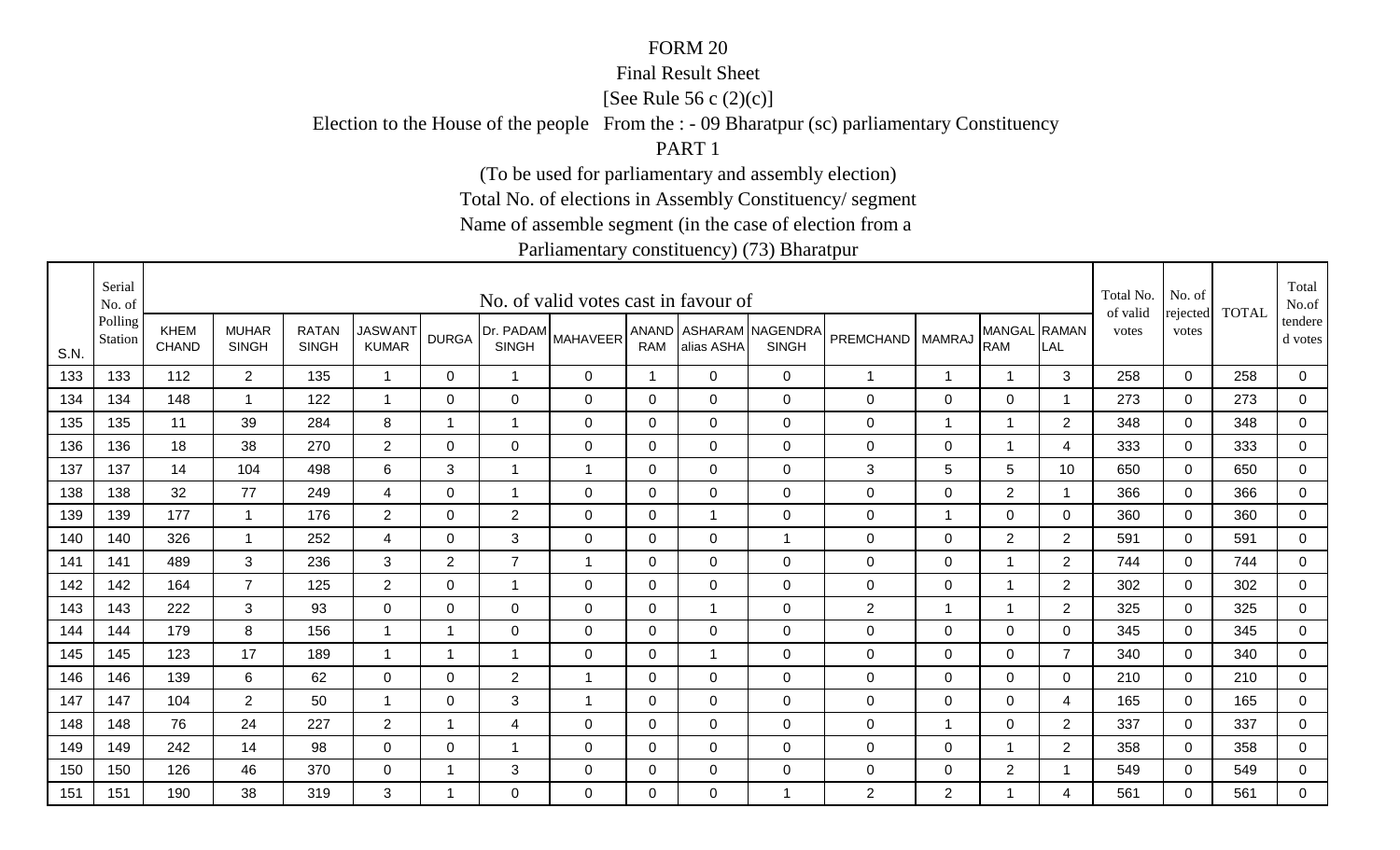#### Final Result Sheet

[See Rule 56 c (2)(c)]

Election to the House of the people From the : - 09 Bharatpur (sc) parliamentary Constituency

PART 1

(To be used for parliamentary and assembly election)

Total No. of elections in Assembly Constituency/ segment

Name of assemble segment (in the case of election from a

|      | Serial<br>No. of   |                             |                              |                              |                                |              |                           | No. of valid votes cast in favour of |                |                |                                        |                  |                |                            |                          | Total No.<br>of valid | No. of            | <b>TOTAL</b> | Total<br>No.of       |
|------|--------------------|-----------------------------|------------------------------|------------------------------|--------------------------------|--------------|---------------------------|--------------------------------------|----------------|----------------|----------------------------------------|------------------|----------------|----------------------------|--------------------------|-----------------------|-------------------|--------------|----------------------|
| S.N. | Polling<br>Station | <b>KHEM</b><br><b>CHAND</b> | <b>MUHAR</b><br><b>SINGH</b> | <b>RATAN</b><br><b>SINGH</b> | <b>JASWANT</b><br><b>KUMAR</b> | <b>DURGA</b> | Dr. PADAM<br><b>SINGH</b> | <b>MAHAVEER</b>                      | <b>RAM</b>     | alias ASHA     | ANAND ASHARAM NAGENDRA<br><b>SINGH</b> | <b>PREMCHAND</b> | <b>MAMRAJ</b>  | MANGAL RAMAN<br><b>RAM</b> | LAL                      | votes                 | rejected<br>votes |              | tendere  <br>d votes |
| 152  | 152                | 117                         | 19                           | 234                          | $\mathbf{3}$                   | $\mathbf{0}$ | $\overline{ }$            | 0                                    | $\mathbf 0$    | $\Omega$       | $\mathbf 0$                            | $\mathbf 0$      | 0              | $\mathbf 1$                | 3                        | 378                   | $\mathbf 0$       | 378          | 0                    |
| 153  | 153                | 142                         | 24                           | 202                          | $\overline{2}$                 | $\Omega$     | 0                         | 0                                    | $\mathbf 0$    | $\Omega$       | $\mathbf 0$                            | 0                | $\mathbf 1$    | 0                          | -1                       | 372                   | 0                 | 372          | $\mathbf 0$          |
| 154  | 154                | 184                         | $\overline{2}$               | 163                          | 0                              | 0            | 4                         | 0                                    | 0              | 0              | $\mathbf 0$                            | $\mathbf 0$      | 0              | 0                          | 2                        | 355                   | 0                 | 355          | 0                    |
| 155  | 155                | 98                          | 35                           | 247                          | 6                              | 1            | $\overline{2}$            | 0                                    | 0              |                | $\mathbf 0$                            | $\mathbf 0$      | $\mathbf 1$    | $\mathbf 0$                | $\overline{\mathbf{1}}$  | 392                   | $\Omega$          | 392          | 0                    |
| 156  | 156                | 90                          | 46                           | 225                          | $\overline{1}$                 | $\Omega$     | 5                         | $\mathbf 0$                          | $\mathbf 0$    | $\Omega$       | $\mathbf 0$                            | $\mathsf 0$      | $\mathbf 0$    | $\mathbf 0$                | $\Omega$                 | 367                   | $\Omega$          | 367          | $\overline{0}$       |
| 157  | 157                | 216                         | 5                            | 112                          | $\overline{2}$                 | $\mathbf 0$  | 3                         | $\mathbf 0$                          | $\mathbf 0$    | $\overline{0}$ | $\mathbf 0$                            | $\mathsf 0$      | $\overline{1}$ | $\mathbf 0$                | $\overline{1}$           | 340                   | $\mathbf 0$       | 340          | $\overline{0}$       |
| 158  | 158                | 173                         | $\overline{1}$               | 52                           |                                | $\mathbf 0$  | $\mathbf 0$               | $\mathbf 0$                          | $\mathbf 0$    | $\Omega$       | $\mathbf 0$                            | $\mathsf 0$      | $\mathbf 0$    | $\mathbf 0$                | $\overline{7}$           | 234                   | $\mathbf 0$       | 234          | 0                    |
| 159  | 159                | 200                         | 6                            | 253                          | $\overline{1}$                 | 1            | $\mathbf 0$               | $\mathbf 0$                          | 0              |                | $\mathbf 0$                            | $\pmb{0}$        | 4              | $\overline{2}$             | 6                        | 474                   | $\mathbf 0$       | 474          | 0                    |
| 160  | 160                | 113                         | 92                           | 183                          | $\overline{2}$                 | $\Omega$     | 0                         | $\mathbf 0$                          | 0              | 0              | $\mathbf 0$                            | 1                | 0              | $\overline{2}$             | -1                       | 394                   | $\mathbf 0$       | 394          | 0                    |
| 161  | 161                | 47                          | 9                            | 175                          | $\mathbf 0$                    | $\mathbf 0$  | $\overline{1}$            | $\overline{1}$                       | $\mathbf 0$    |                | $\mathbf 0$                            | $\mathbf 1$      | $\overline{1}$ | $\overline{1}$             | $\overline{\mathcal{A}}$ | 241                   | $\mathbf 0$       | 241          | $\overline{0}$       |
| 162  | 162                | 132                         | 43                           | 158                          | 3                              | $\mathbf 1$  | $\mathbf 1$               | $\mathbf 0$                          | $\mathbf 0$    | 0              | $\overline{2}$                         | $\mathbf 0$      | $\mathbf 0$    | $\mathbf 0$                | 3                        | 343                   | 0                 | 343          | $\mathbf 0$          |
| 163  | 163                | 319                         | 54                           | 146                          | 3                              | $\mathbf 1$  | $\mathbf 0$               | $\mathbf 0$                          | 0              |                | -1                                     | $\mathbf 0$      | 0              | $\mathbf 0$                | $\overline{7}$           | 532                   | $\Omega$          | 532          | 0                    |
| 164  | 164                | 44                          | 10                           | 192                          | $\overline{0}$                 | 0            | 3                         | $\mathbf 0$                          | 0              | $\Omega$       |                                        | 0                | $\overline{2}$ |                            | $\overline{2}$           | 255                   | $\mathbf 0$       | 255          | $\overline{0}$       |
| 165  | 165                | 193                         | $\mathbf 0$                  | 158                          | $\mathbf 0$                    | $\Omega$     | $\mathbf 0$               | $\mathbf 0$                          | $\mathbf{0}$   | $\Omega$       | $\overline{1}$                         | $\mathbf 0$      | 0              | $\mathbf 0$                | - 1                      | 353                   | $\Omega$          | 353          | 0                    |
| 166  | 166                | 397                         | $\overline{7}$               | 126                          | 3                              | $\mathbf 0$  | $\mathfrak{B}$            | $\mathbf 0$                          | $\mathbf 0$    | $\mathbf 0$    | $\mathbf 0$                            | $\mathsf 0$      | $\mathbf 0$    | 1                          | 5                        | 542                   | $\overline{0}$    | 542          | $\mathbf 0$          |
| 167  | 167                | 205                         | 101                          | 73                           | 0                              | 0            | $\overline{2}$            | $\overline{1}$                       | $\overline{2}$ | 0              | $\overline{1}$                         | $\mathbf{2}$     | $\overline{1}$ | 0                          | 3                        | 391                   | $\Omega$          | 391          | $\overline{0}$       |
| 168  | 168                | 31                          | $\mathbf 0$                  | 305                          |                                | 0            | $\mathbf 0$               | $\mathbf 0$                          | 0              | 0              | $\mathbf 0$                            | $\mathbf 0$      | $\mathbf 0$    | $\mathbf 0$                | 0                        | 337                   | $\mathbf 0$       | 337          | 0                    |
| 169  | 169                | 55                          | $\mathbf 1$                  | 244                          | -1                             | 0            | $\mathbf 0$               | -1                                   |                | 0              | $\mathbf 0$                            | $\mathbf 0$      | 0              | $\mathbf 0$                | 3                        | 306                   | $\mathbf 0$       | 306          | $\overline{0}$       |
| 170  | 170                | 231                         | $\mathbf{1}$                 | 243                          | $\Omega$                       | $\mathbf 1$  | 1                         | $\Omega$                             | $\mathbf{0}$   |                | 2                                      | $\overline{2}$   | $\Omega$       |                            | 3                        | 486                   | $\Omega$          | 486          | $\overline{0}$       |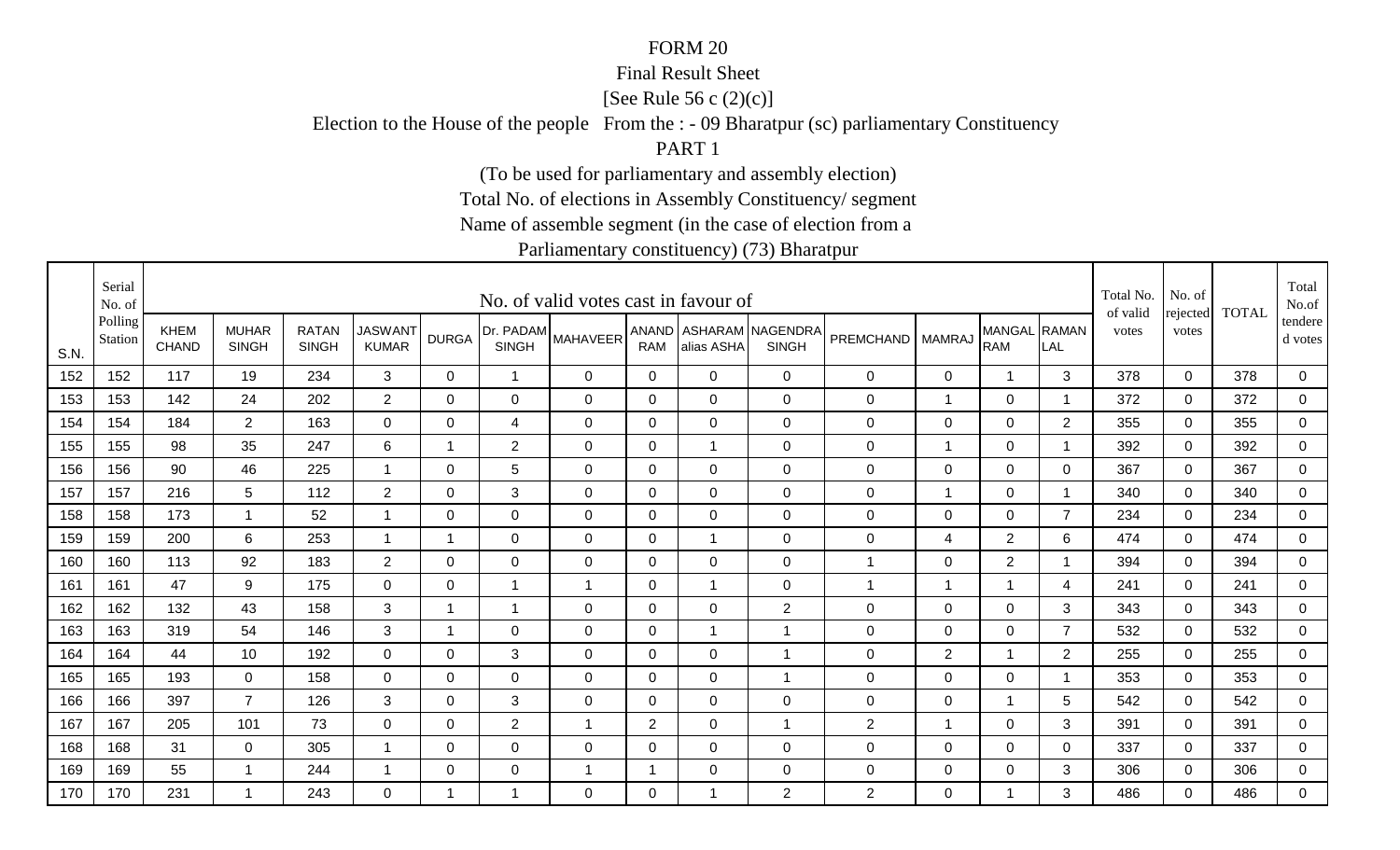#### Final Result Sheet

[See Rule 56 c (2)(c)]

Election to the House of the people From the : - 09 Bharatpur (sc) parliamentary Constituency

PART 1

(To be used for parliamentary and assembly election)

Total No. of elections in Assembly Constituency/ segment

Name of assemble segment (in the case of election from a

|      | Serial<br>No. of   |                             |                              |                              |                                |                |                | No. of valid votes cast in favour of |                |                |                                        |                  |                |                            |                | Total No.<br>of valid | No. of            | <b>TOTAL</b> | Total<br>No.of       |
|------|--------------------|-----------------------------|------------------------------|------------------------------|--------------------------------|----------------|----------------|--------------------------------------|----------------|----------------|----------------------------------------|------------------|----------------|----------------------------|----------------|-----------------------|-------------------|--------------|----------------------|
| S.N. | Polling<br>Station | <b>KHEM</b><br><b>CHAND</b> | <b>MUHAR</b><br><b>SINGH</b> | <b>RATAN</b><br><b>SINGH</b> | <b>JASWANT</b><br><b>KUMAR</b> | <b>DURGA</b>   | <b>SINGH</b>   | [Dr. PADAM MAHAVEER <sup>1</sup>     | <b>RAM</b>     | alias ASHA     | ANAND ASHARAM NAGENDRA<br><b>SINGH</b> | PREMCHAND        | <b>MAMRAJ</b>  | MANGAL RAMAN<br><b>RAM</b> | LAL            | votes                 | rejected<br>votes |              | tendere  <br>d votes |
| 171  | 171                | 107                         | $\overline{4}$               | 80                           | $2^{\circ}$                    | $\Omega$       | 12             | 0                                    | $\overline{1}$ | $\mathbf 0$    | $\overline{1}$                         | $\mathbf{1}$     | 0              | 1                          | 2              | 211                   | $\mathbf 0$       | 211          | 0                    |
| 172  | 172                | 141                         | $\overline{2}$               | 45                           | 0                              | 0              | $\mathbf{1}$   | 0                                    | 0              | -1             | $\mathbf 0$                            | $\overline{1}$   | 0              | $\mathbf 0$                | $\overline{2}$ | 193                   | 0                 | 193          | $\mathbf 0$          |
| 173  | 173                | 174                         | 12                           | 68                           | $\mathbf 0$                    | 0              | 10             | 0                                    | 0              | 0              | $\mathbf 0$                            | $\mathbf 0$      | $\overline{1}$ | $\overline{2}$             | 6              | 273                   | 0                 | 273          | 0                    |
| 174  | 174                | 32                          | $\overline{\mathbf{1}}$      | 284                          | $\overline{2}$                 | 0              | 0              | 0                                    | 0              | $\Omega$       | $\overline{1}$                         | 4                | $\mathbf 1$    | $\mathbf 0$                | 8              | 333                   | $\Omega$          | 333          | 0                    |
| 175  | 175                | 185                         | $\Omega$                     | 152                          | $\mathbf{1}$                   | $\Omega$       | $\overline{0}$ | $\mathbf 0$                          | $\overline{0}$ | $\overline{0}$ | $\overline{1}$                         | $\boldsymbol{0}$ | $\mathbf 0$    | $\mathbf 0$                | -1             | 340                   | $\Omega$          | 340          | $\overline{0}$       |
| 176  | 176                | 252                         | 65                           | 175                          | $\overline{0}$                 | $\mathbf 0$    | $\overline{0}$ | $\mathbf 0$                          | $\overline{0}$ | $\mathbf 0$    | $\overline{0}$                         | 1                | $\mathbf 0$    | $\mathbf{3}$               | 3              | 499                   | $\mathbf 0$       | 499          | $\overline{0}$       |
| 177  | 177                | 232                         | 3                            | 210                          | $\mathbf 0$                    | $\mathbf 0$    | $\overline{1}$ | $\mathbf 0$                          | $\overline{ }$ |                | $\overline{0}$                         | $\mathbf 0$      | $\mathbf 0$    |                            | 4              | 453                   | $\Omega$          | 453          | 0                    |
| 178  | 178                | 314                         | 6                            | 132                          | $\overline{0}$                 | 0              | $\mathbf{1}$   | $\mathbf 0$                          | 0              | 0              | $\mathbf{1}$                           | $\pmb{0}$        | $\mathbf 0$    |                            | 0              | 455                   | 0                 | 455          | 0                    |
| 179  | 179                | 318                         | 17                           | 106                          | $2^{\circ}$                    | 0              | -1             | $\mathbf 1$                          | -1             | 0              | $\overline{1}$                         | $\mathbf 0$      | 0              | $\mathbf 0$                | - 1            | 448                   | $\Omega$          | 448          | 0                    |
| 180  | 180                | 372                         | 4                            | 98                           | $\overline{0}$                 | $\Omega$       | $\overline{0}$ | $\mathbf 1$                          | $\Omega$       | $\overline{2}$ | $\overline{0}$                         | 1                | $\mathbf 0$    | $\pmb{0}$                  | 5              | 483                   | $\mathbf 0$       | 483          | $\overline{0}$       |
| 181  | 181                | 185                         | 63                           | 184                          | $\mathbf 1$                    | -1             | 0              | 0                                    | $\mathbf 0$    | -1             | $\mathbf 0$                            | $\mathbf 0$      | 0              |                            | $\overline{2}$ | 438                   | 0                 | 438          | $\overline{0}$       |
| 182  | 182                | 138                         | 3                            | 55                           | $\overline{2}$                 | 0              | 0              | 1                                    | 0              | $\Omega$       | $\mathbf 0$                            | $\mathbf 0$      | $\overline{1}$ | $\overline{2}$             | 4              | 206                   | $\Omega$          | 206          | 0                    |
| 183  | 183                | 128                         | 13                           | 272                          | $\overline{1}$                 | 0              | 0              | 0                                    | 0              | $\mathbf 0$    | $\mathbf 0$                            | $\mathbf 0$      | $\mathbf 0$    |                            |                | 416                   | $\mathbf 0$       | 416          | $\overline{0}$       |
| 184  | 184                | 264                         | 4                            | 333                          | $\mathbf 1$                    | $\Omega$       | $\mathbf 1$    | 0                                    | $\Omega$       | -1             | $\overline{0}$                         | $\mathbf{1}$     | 0              | 1                          | 3              | 609                   | $\Omega$          | 609          | 0                    |
| 185  | 185                | 188                         | 13                           | 121                          | $\overline{4}$                 | $\mathbf 0$    | $\mathbf{1}$   | $\mathbf 0$                          | $\mathbf 0$    | $\overline{0}$ | $\mathbf 0$                            | $\mathsf 0$      | $\sqrt{2}$     | $\overline{\mathbf{4}}$    | 6              | 339                   | $\mathbf 0$       | 339          | $\mathbf 0$          |
| 186  | 186                | 76                          | 6                            | 516                          | 3                              | 0              | 0              | $\mathbf 0$                          | $\mathbf 0$    | 0              | $\mathbf 0$                            | $\mathbf 0$      | 0              | 0                          | $\mathbf 0$    | 601                   | $\Omega$          | 601          | $\mathbf 0$          |
| 187  | 187                | 142                         | 10                           | 446                          | $\overline{2}$                 | 0              | 0              | 0                                    |                | 0              | $\mathbf 0$                            | $\mathbf 0$      | 12             | $\overline{2}$             | $\overline{2}$ | 617                   | 0                 | 617          | 0                    |
| 188  | 188                | 79                          | 48                           | 422                          | 4                              | $\overline{2}$ | 0              | -1                                   | 0              | 0              | $\overline{1}$                         | $\mathbf 0$      | 3              | $\mathbf{3}$               | 6              | 569                   | $\mathbf 0$       | 569          | $\overline{0}$       |
| 189  | 189                | 246                         | 51                           | 224                          | 5                              | $\Omega$       | $\Omega$       | $\Omega$                             | $\overline{2}$ | $\Omega$       | $\Omega$                               | 0                | $\overline{1}$ | 0                          | 3              | 532                   | $\Omega$          | 532          | $\mathbf 0$          |